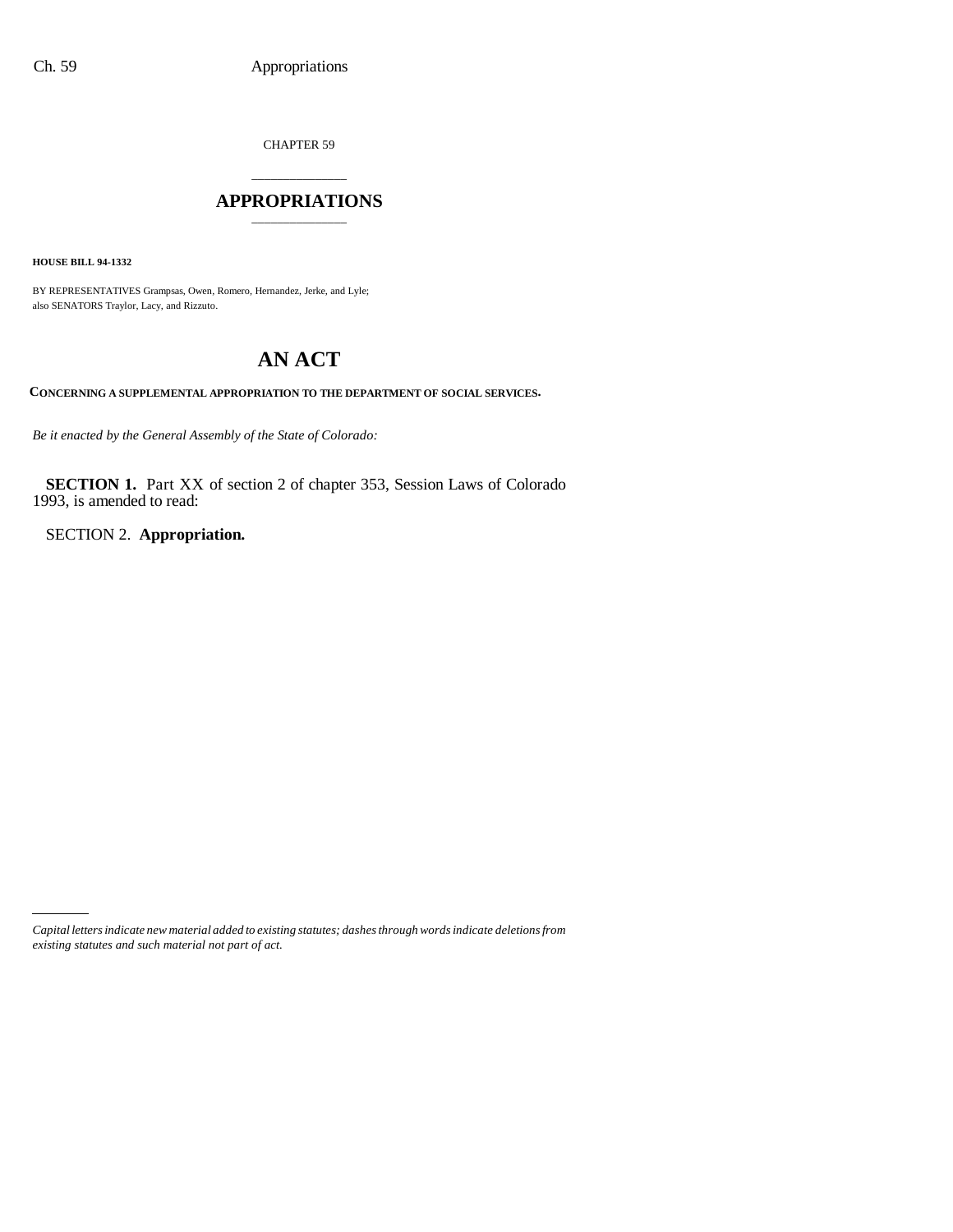|                   |              |                | <b>APPROPRIATION FROM</b> |                |   |              |  |               |  |                |
|-------------------|--------------|----------------|---------------------------|----------------|---|--------------|--|---------------|--|----------------|
| <b>ITEM &amp;</b> | <b>TOTAL</b> | <b>GENERAL</b> |                           | <b>GENERAL</b> |   | CASH         |  | <b>CASH</b>   |  | <b>FEDERAL</b> |
| <b>SUBTOTAL</b>   |              | <b>FUND</b>    |                           | <b>FUND</b>    |   | <b>FUNDS</b> |  | <b>FUNDS</b>  |  | <b>FUNDS</b>   |
| \$                |              |                |                           | <b>EXEMPT</b>  | ¢ |              |  | <b>EXEMPT</b> |  |                |

**PART XX DEPARTMENT OF SOCIAL SERVICES**

### **(1) DEPARTMENTAL AND WELFARE ADMINISTRATION 99, 100**

| <b>Personal Services</b>     | 10,707,604    |  |
|------------------------------|---------------|--|
|                              | $(222.3$ FTE) |  |
| Group Health and Life        | 1,651,903     |  |
| Short-term Disability        | 69,907        |  |
| <b>Anniversary Increases</b> |               |  |
| and Shift Differential       | 266,336       |  |
| Workers' Compensation        | 857,217       |  |
| <b>Operating Expenses</b>    | 827,285       |  |
| <b>Travel Expenses</b>       | 127,287       |  |
| <b>Legal Services</b>        | 334,076       |  |
| Administrative Law Judge     |               |  |
| Services for 7,323           |               |  |
| hours                        | 553,554       |  |
| Purchase of Services from    |               |  |
| Computer Center              | 699,148       |  |
| Payment to Risk Management   |               |  |
|                              |               |  |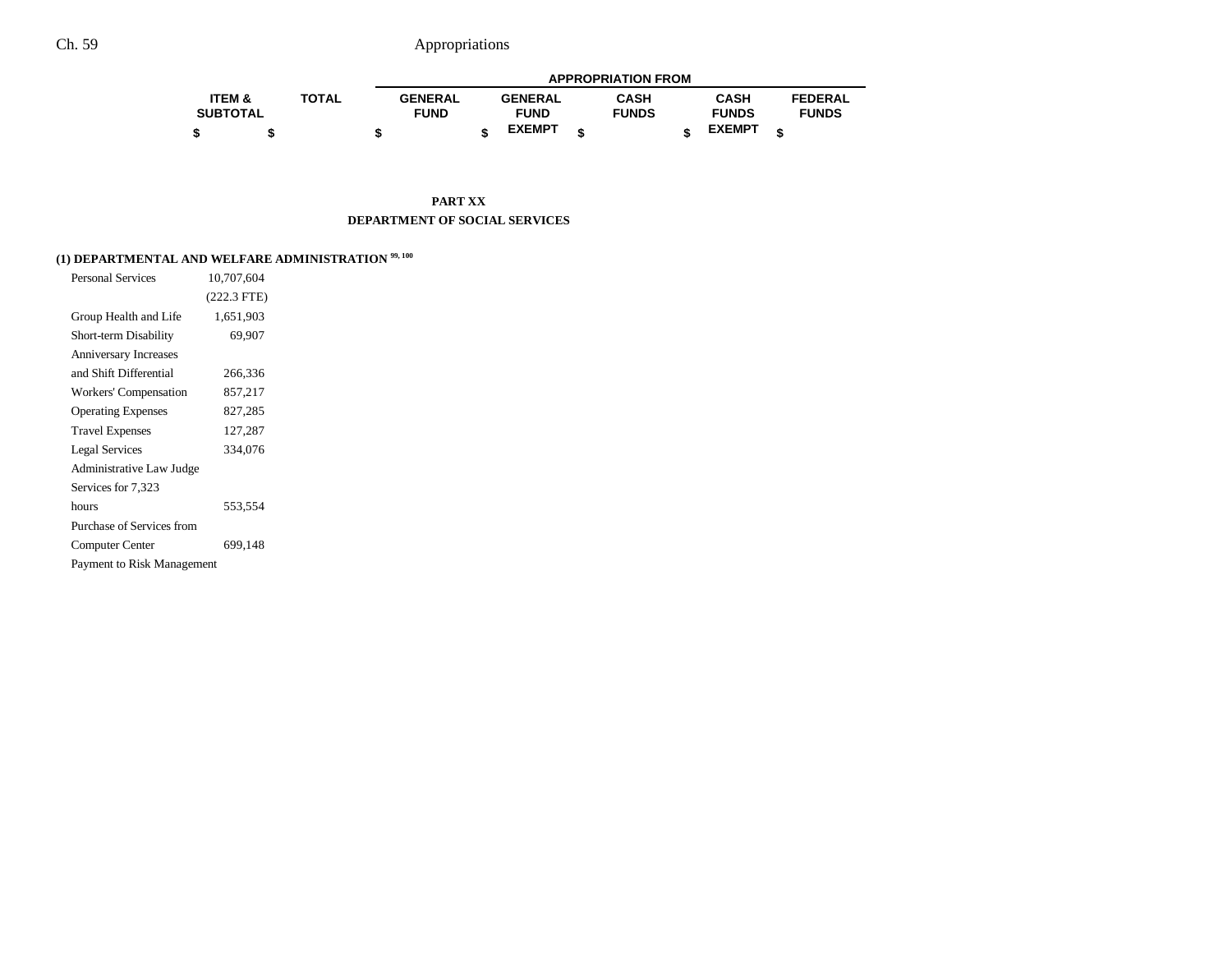| and Property Funds        | 260,433 |            |               |                        |                   |                          |
|---------------------------|---------|------------|---------------|------------------------|-------------------|--------------------------|
|                           | 309,263 |            |               |                        |                   |                          |
| Vehicle Lease Payments    | 84,108  |            |               |                        |                   |                          |
| Capitol Complex Leased    |         |            |               |                        |                   |                          |
| Space                     | 741,820 |            |               |                        |                   |                          |
|                           | 763,742 |            |               |                        |                   |                          |
| <b>Leased Space</b>       | 126,496 |            |               |                        |                   |                          |
| <b>Staff Training</b>     | 78,512  |            |               |                        |                   |                          |
| Third-party Recoveries    | 140,352 |            |               |                        |                   |                          |
| Income Tax Offset         | 36,000  |            |               |                        |                   |                          |
| Child Support Enforcement |         |            |               |                        |                   |                          |
| Commission                | 4,484   |            |               |                        |                   |                          |
| Child Support Enforcement |         |            |               |                        |                   |                          |
| <b>Commission Travel</b>  |         |            |               |                        |                   |                          |
| <b>Expenses</b>           | 3,610   |            |               |                        |                   |                          |
|                           |         | 17,570,132 | 10,463,493(M) | $677,872$ <sup>a</sup> |                   | 6,428,767                |
|                           |         | 17,640,884 | 10,491,551(M) | $236,317$ <sup>a</sup> | 471,226 $\degree$ | $6,441,790$ <sup>b</sup> |

<sup>a</sup> Of this amount, \$91,708 shall be from statewide indirect cost recoveries, \$109,592 shall be from third-party recoveries, and \$476,572 THIS AMOUNT shall be from various

sources of cash funds.

b Included in this amount is \$1,084,047 from the Title XX Social Services Block Grant, \$432,401 from federal statewide indirect cost recoveries, \$1,557,370 from federal

departmental indirect cost recoveries, and \$563,180 from Title IV-E federal funds.

 $^\mathrm{c}$  OF THIS AMOUNT, \$91,708 SHALL BE FROM STATEWIDE INDIRECT COST RECOVERIES, \$109,592 SHALL BE FROM THIRD PARTY RECOVERIES, AND \$269,926

SHALL BE FROM VARIOUS SOURCES OF CASH FUNDS.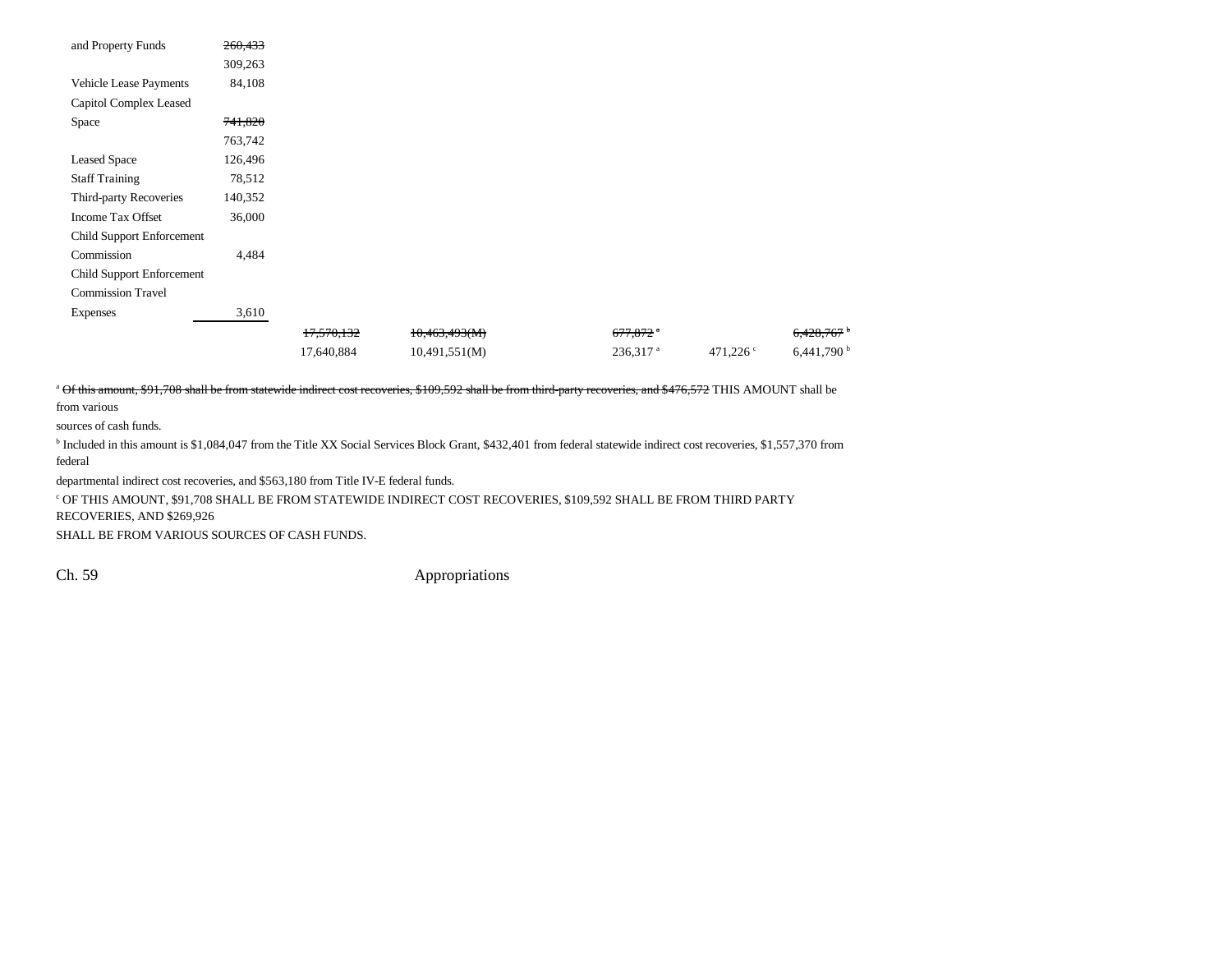|                 |              | <b>APPROPRIATION FROM</b> |  |                |  |              |  |               |  |                |
|-----------------|--------------|---------------------------|--|----------------|--|--------------|--|---------------|--|----------------|
| ITEM &          | <b>TOTAL</b> | <b>GENERAL</b>            |  | <b>GENERAL</b> |  | <b>CASH</b>  |  | <b>CASH</b>   |  | <b>FEDERAL</b> |
| <b>SUBTOTAL</b> |              | <b>FUND</b>               |  | <b>FUND</b>    |  | <b>FUNDS</b> |  | <b>FUNDS</b>  |  | <b>FUNDS</b>   |
|                 |              |                           |  | <b>EXEMPT</b>  |  |              |  | <b>EXEMPT</b> |  |                |

### **(2) COUNTY ADMINISTRATION 100, 101**

### **(A) Administration**

| <b>Personal Services</b>     | 71,784,317           |
|------------------------------|----------------------|
|                              | 74,714,118           |
|                              | $(2,570.8$ FTE)      |
|                              | $(2,653.8$ FTE)      |
| Case Managers                | 2.414.637            |
|                              | $(100.0$ FTE)        |
| <b>Anniversary Increases</b> |                      |
| and Shift Differential       | 496.459              |
| <b>Operating Expenses</b>    | <del>5,125,793</del> |
|                              | 5,325,906            |
| <b>Travel Expenses</b>       | 789,192              |
| <b>Contractual Services</b>  | 2,037,349            |
|                              | 2,103,002            |
| <b>Leased Space</b>          | <del>2,092,760</del> |
|                              | 2,156,255            |
| Capital Outlay               | <del>98,526</del>    |
|                              | 102,676              |
| <b>Medical Examinations</b>  | 179,942              |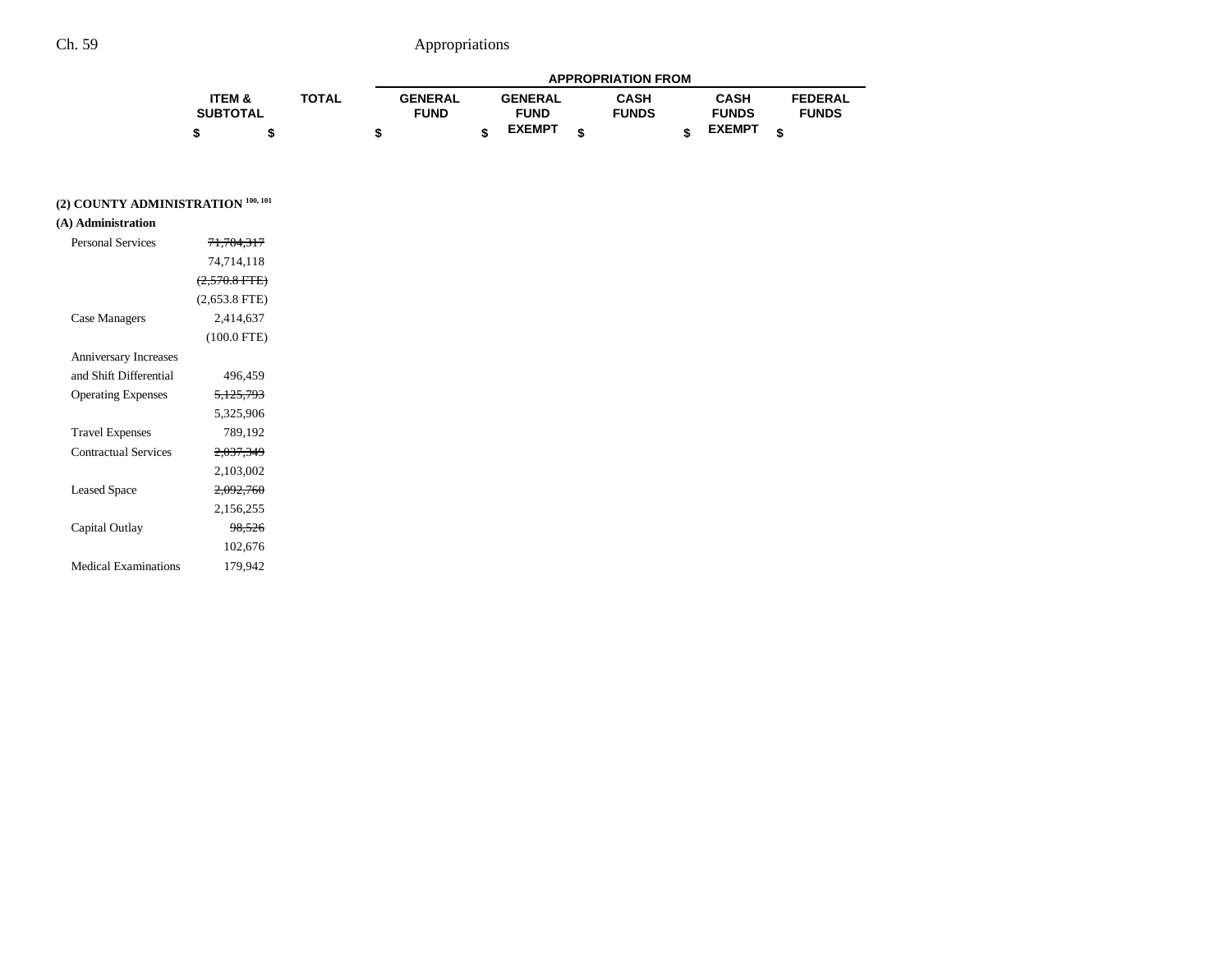| Psychological                                                |            |                   |                  |                         |
|--------------------------------------------------------------|------------|-------------------|------------------|-------------------------|
| Examinations                                                 | 154,770    |                   |                  |                         |
| Permanency Planning                                          | 139,600    |                   |                  |                         |
| Case Management                                              |            |                   |                  |                         |
| System                                                       | 328,537    |                   |                  |                         |
| <b>Job Skills Training</b>                                   |            |                   |                  |                         |
| Development                                                  | 1,481,670  |                   |                  |                         |
|                                                              | 87,123,552 | 20,999,946 (M)    | $16,116,565$ (L) | 50,007,041              |
|                                                              | 90,386,764 | 20,716,396 (M)    | $16,932,368$ (L) | 52,738,000 <sup>a</sup> |
| Title IV-E federal funds.<br>(B) County Contingency pursuant |            |                   |                  |                         |
| to Section 26-1-126,                                         | 14,794,721 | 14,794,721        |                  |                         |
| C.R.S.                                                       |            |                   |                  |                         |
|                                                              |            | 101,918,273       |                  |                         |
|                                                              |            | 105,181,485       |                  |                         |
| (3) ASSISTANCE PAYMENTS                                      |            |                   |                  |                         |
| $(A)$ Old Age                                                |            |                   |                  |                         |
| Pension Fund                                                 | 48.000.000 | $48.000.000$ $^*$ |                  |                         |

**Pension Fund**48,000,000 48,000,000 48,789,627 48,789,627 a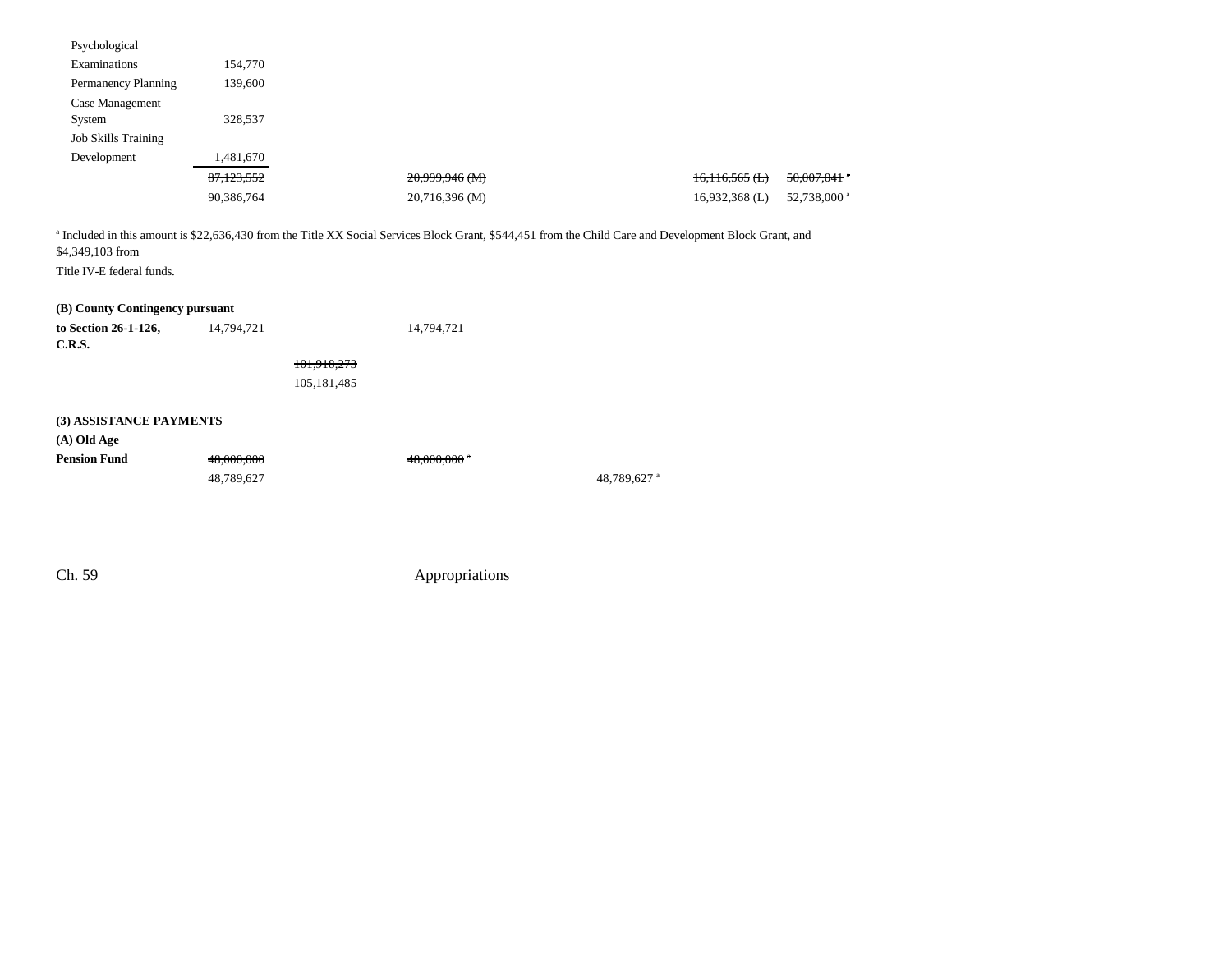|                   |              | <b>APPROPRIATION FROM</b> |  |                |  |              |  |               |                |  |
|-------------------|--------------|---------------------------|--|----------------|--|--------------|--|---------------|----------------|--|
| <b>ITEM &amp;</b> | <b>TOTAL</b> | <b>GENERAL</b>            |  | <b>GENERAL</b> |  | <b>CASH</b>  |  | <b>CASH</b>   | <b>FEDERAL</b> |  |
| <b>SUBTOTAL</b>   |              | <b>FUND</b>               |  | <b>FUND</b>    |  | <b>FUNDS</b> |  | <b>FUNDS</b>  | <b>FUNDS</b>   |  |
|                   |              | œ                         |  | <b>EXEMPT</b>  |  |              |  | <b>EXEMPT</b> |                |  |

<sup>a</sup> THIS AMOUNT SHALL BE FROM THE OLD AGE PENSION HEALTH AND MEDICAL CARE FUND. For purposes of complying with the limitation on state fiscal year spending imposed by Article X, Section 20 of the State Constitution these moneys are included for informational purposes as they are continuously appropriated by a permanent statute or constitutional provision and, therefore, are not subject to the limitation of General Fund appropriations as set forth in Section 24-75-201.1, C.R.S.

#### (B) Aid to Families with Dependent Children<sup>101a</sup>

| (1) Basic Grant for an |             |                |                      |            |
|------------------------|-------------|----------------|----------------------|------------|
| average of 44,556      |             |                |                      |            |
| 44,364                 |             |                |                      |            |
| families which         |             |                |                      |            |
| represents a grant     |             |                |                      |            |
| standard of \$356      | 146,803,477 | 40,905,283 (M) | $28,641,095$ (L)     | 77,257,099 |
|                        | 145,064,039 | 39,760,027 (M) | $28,400,063$ (L)     | 76,903,949 |
| (2) State Supplemental |             |                |                      |            |
| Aid to Families        |             |                |                      |            |
| with Dependent         |             |                |                      |            |
| Children               | 13,660      | 10,928         | $2,732$ ( <b>L</b> ) |            |
|                        | 21,330      | 17,064         | $4,266$ (L)          |            |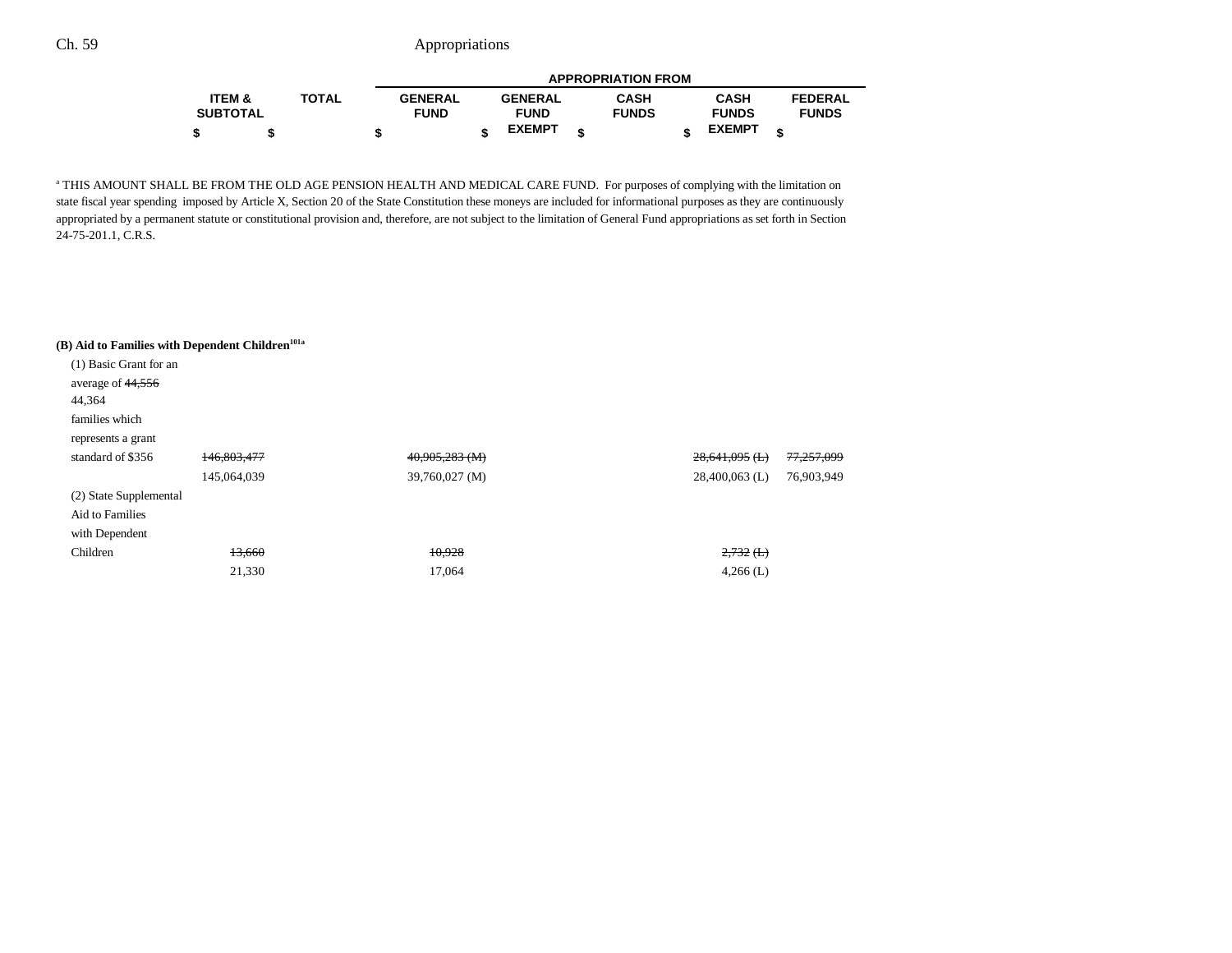| (C) Grant Payments      |           |           |                 |
|-------------------------|-----------|-----------|-----------------|
| (1) Aid to the Needy    |           |           |                 |
| Disabled                |           |           |                 |
| State Supplemental      |           |           |                 |
| Grant for an            |           |           |                 |
| average of 3,970        |           |           |                 |
| recipients with an      |           |           |                 |
| average monthly         |           |           |                 |
| payment not to          |           |           |                 |
| exceed \$68.11 \$58.71  | 3,244,760 | 2,595,808 | $648,952$ (L)   |
|                         | 2,796,944 | 2,237,555 | 559,389 (L)     |
| (2) State-only Program  |           |           |                 |
| pursuant to Section     |           |           |                 |
| $26 - 2 - 111(4)$ (a),  |           |           |                 |
| C.R.S., for an average  |           |           |                 |
| of 3,797 recipients     |           |           |                 |
| which represents a      |           |           |                 |
| grant standard of \$229 |           |           |                 |
| with an average         |           |           |                 |
| monthly payment not to  |           |           |                 |
| exceed \$179.52         | 8,119,960 | 6,495,968 | $1,623,992$ (L) |
| (3) Aid to the Blind    |           |           |                 |
| State Supplemental      |           |           |                 |
| Grant for an average    |           |           |                 |
| of 60 recipients with   |           |           |                 |
|                         |           |           |                 |
|                         |           |           |                 |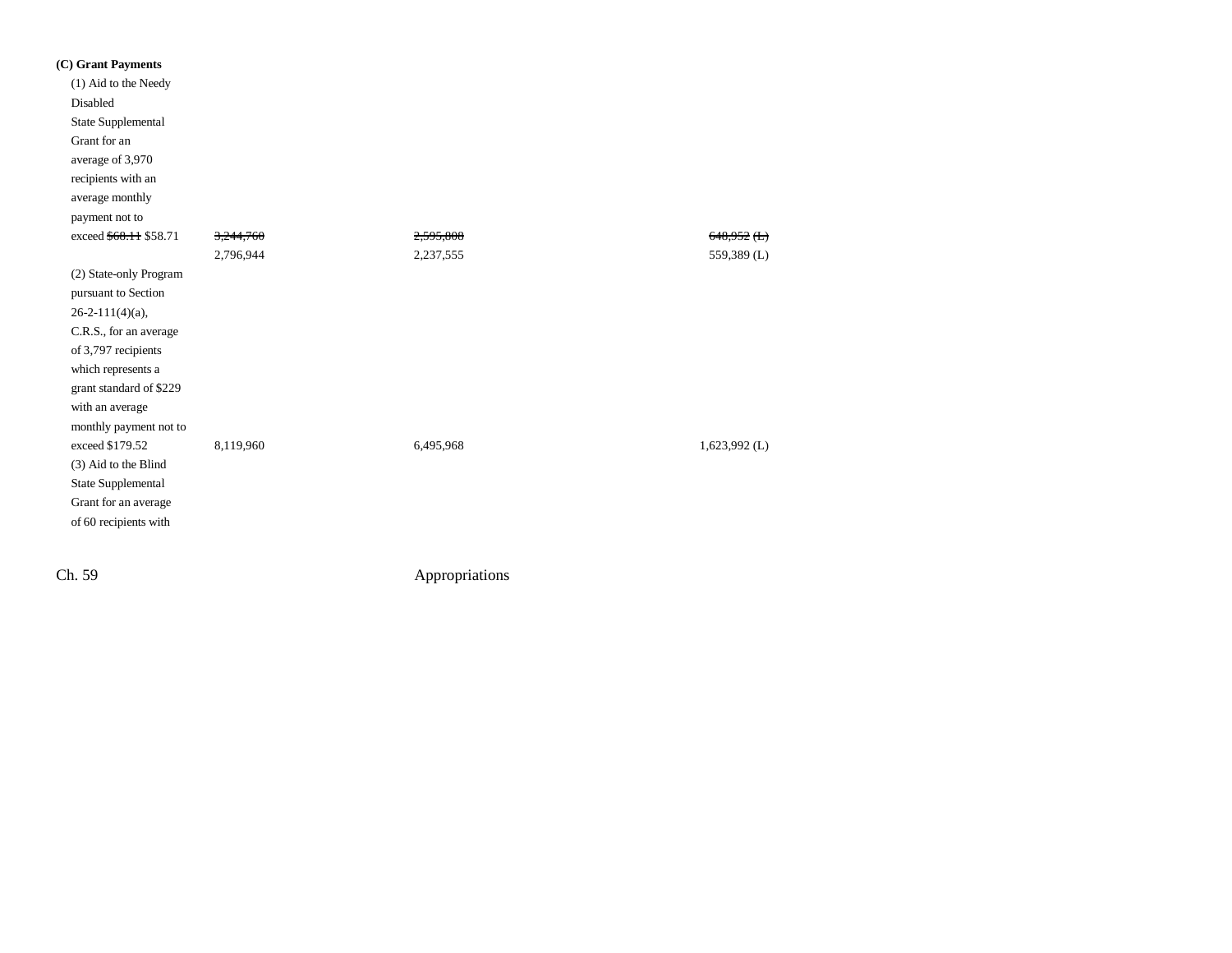|                                          |                 |               |                |                     | <b>APPROPRIATION FROM</b> |                     |                |
|------------------------------------------|-----------------|---------------|----------------|---------------------|---------------------------|---------------------|----------------|
|                                          | ITEM &          | <b>TOTAL</b>  | <b>GENERAL</b> | <b>GENERAL</b>      | <b>CASH</b>               | <b>CASH</b>         | <b>FEDERAL</b> |
|                                          | <b>SUBTOTAL</b> |               | <b>FUND</b>    | <b>FUND</b>         | <b>FUNDS</b>              | <b>FUNDS</b>        | <b>FUNDS</b>   |
|                                          | \$              | \$            | \$             | \$<br><b>EXEMPT</b> | \$                        | \$<br><b>EXEMPT</b> | \$             |
|                                          |                 |               |                |                     |                           |                     |                |
| an average monthly                       |                 |               |                |                     |                           |                     |                |
| payment not to exceed                    |                 |               |                |                     |                           |                     |                |
| \$51.58                                  | 37,137          |               | 29,710         |                     |                           | $7,427$ (L)         |                |
|                                          |                 |               |                |                     |                           |                     |                |
| (D) Burials                              | 384,306         |               | 307,445        |                     |                           | $76,861$ (L)        |                |
|                                          |                 |               |                |                     |                           |                     |                |
|                                          |                 | 206,603,300   |                |                     |                           |                     |                |
|                                          |                 | 205, 213, 343 |                |                     |                           |                     |                |
|                                          |                 |               |                |                     |                           |                     |                |
| (4) CHILD WELFARE <sup>102</sup> WELFARE |                 |               |                |                     |                           |                     |                |
| (A) Social Services Placements           |                 |               |                |                     |                           |                     |                |
| PLACEMENTS <sup>102</sup>                |                 |               |                |                     |                           |                     |                |
| Out-of-Home Placement Care/              |                 |               |                |                     |                           |                     |                |
| Medicaid Treatment for                   |                 |               |                |                     |                           |                     |                |
| an average caseload of                   |                 |               |                |                     |                           |                     |                |
| $5,105$ 4,678 children with an           |                 |               |                |                     |                           |                     |                |
| average monthly payment                  |                 |               |                |                     |                           |                     |                |
| not to exceed                            |                 |               |                |                     |                           |                     |                |
| \$831.57 \$991.91                        | 50,942,207      |               |                |                     |                           |                     |                |
|                                          | 55,692,260      |               |                |                     |                           |                     |                |
| Subsidized Adoptions for                 |                 |               |                |                     |                           |                     |                |
|                                          |                 |               |                |                     |                           |                     |                |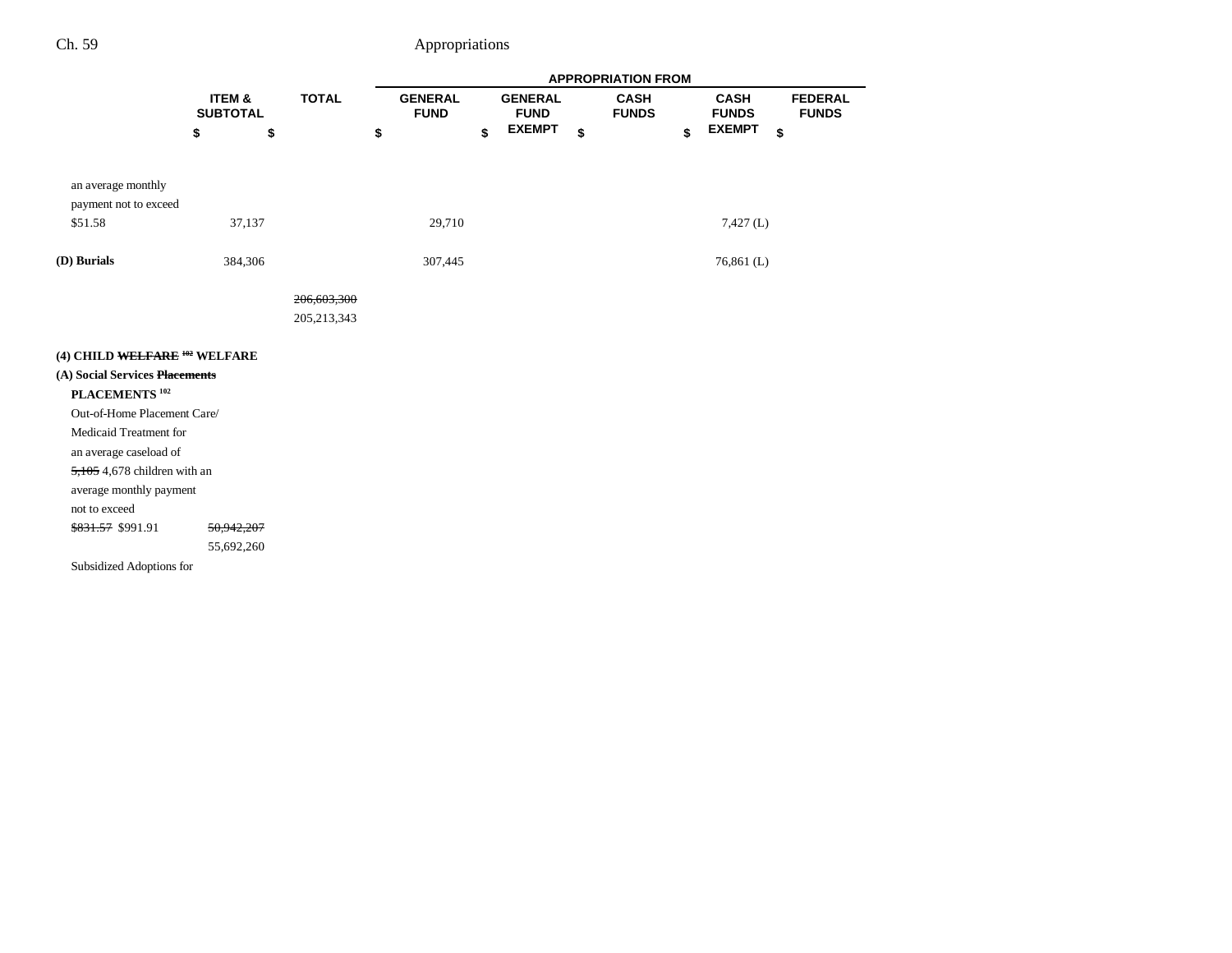| an average caseload of      |                       |                |                           |                         |
|-----------------------------|-----------------------|----------------|---------------------------|-------------------------|
| 1,160 children with an      |                       |                |                           |                         |
| average monthly payment     |                       |                |                           |                         |
| not to exceed \$309.91      | 4,313,893             |                |                           |                         |
| Case Service Payments -     |                       |                |                           |                         |
| <b>Subsidized Adoptions</b> | 532,155               |                |                           |                         |
| Placement                   |                       |                |                           |                         |
| Alternatives                | 16,602,284            |                |                           |                         |
|                             | 17,556,252            |                |                           |                         |
| Child Welfare-related       |                       |                |                           |                         |
| Child Care for an average   |                       |                |                           |                         |
| caseload of 1,494 children  |                       |                |                           |                         |
| with an overall average     |                       |                |                           |                         |
| monthly payment not to      |                       |                |                           |                         |
| exceed \$189.88             | 3,404,169             |                |                           |                         |
| Independent Living          |                       |                |                           |                         |
| Program                     | 280,000               |                |                           |                         |
| <b>Burials</b>              | 3,000                 |                |                           |                         |
| <b>FAMILY ISSUES</b>        |                       |                |                           |                         |
| <b>CASH FUND</b>            | 3,035,760             |                |                           |                         |
|                             | $(1.0$ FTE)           |                |                           |                         |
|                             | <del>76,077,708</del> | 39,906,843 (M) | $15,073,193$ (L)          | 21,097,672 °            |
|                             | 84,817,489            | 41,158,560 (M) | $19,249,758$ <sup>b</sup> | 24,409,171 <sup>a</sup> |
|                             |                       |                |                           |                         |

<sup>a</sup> Included in this amount is \$8,329,637 from the Title XX Social Services Block Grant and <del>\$11,137,389</del> \$11,900,628 Title IV-E federal funds.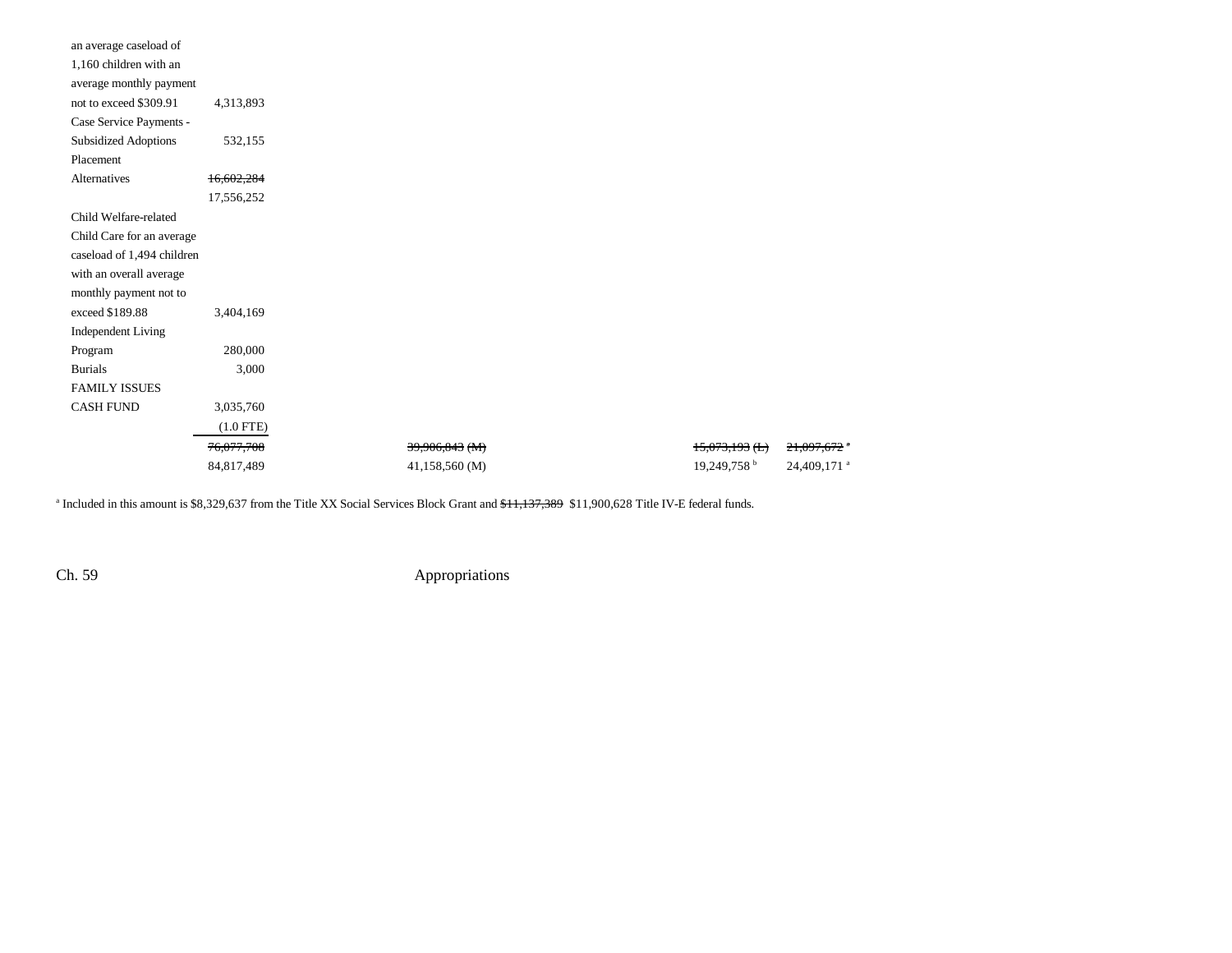|                   |              | <b>APPROPRIATION FROM</b> |  |                |  |              |  |               |                |
|-------------------|--------------|---------------------------|--|----------------|--|--------------|--|---------------|----------------|
| <b>ITEM &amp;</b> | <b>TOTAL</b> | <b>GENERAL</b>            |  | <b>GENERAL</b> |  | <b>CASH</b>  |  | <b>CASH</b>   | <b>FEDERAL</b> |
| <b>SUBTOTAL</b>   |              | <b>FUND</b>               |  | <b>FUND</b>    |  | <b>FUNDS</b> |  | <b>FUNDS</b>  | <b>FUNDS</b>   |
| \$                |              |                           |  | <b>EXEMPT</b>  |  |              |  | <b>EXEMPT</b> |                |

 $^{\rm b}$  OF THIS AMOUNT, \$3,035,760(T) SHALL BE FROM GENERAL FUND SAVINGS IDENTIFIED WITHIN THE DEPARTMENT AS A RESULT OF REVENUES EARNED FROM

THE TITLE IV-A EMERGENCY ASSISTANCE PROGRAM AND \$15,073,193(L) SHALL BE FROM LOCAL FUNDS.

| (B) Department of Institutions |            |                           |                              |
|--------------------------------|------------|---------------------------|------------------------------|
| <b>EMERGENCY</b>               |            |                           |                              |
| <b>ASSISTANCE</b>              |            |                           |                              |
| <b>PAYMENTS</b>                | 7,491,634  | $3,745,817 \, (\text{M})$ | 3,745,817                    |
| <b>Youth Services</b>          |            |                           |                              |
| <b>Community Corrections</b>   |            |                           |                              |
| Placements                     | 1,000      | $457 \,(M)$               | 543                          |
|                                | 146,422    | 66,886 (M)                | 79,536                       |
| <b>FAMILY ISSUES</b>           |            |                           |                              |
| <b>CASH FUND</b>               | 3,745,817  |                           | $3,745,817$ (T) <sup>a</sup> |
| RESERVE                        |            |                           |                              |
|                                | 11,383,873 |                           |                              |
|                                |            |                           |                              |

a THIS AMOUNT SHALL BE FROM GENERAL FUND SAVINGS WITHIN THE DEPARTMENT OF INSTITUTIONS AS A RESULT OF REVENUES EARNED FROM THE TITLE IV-A EMERGENCY ASSISTANCE PROGRAM.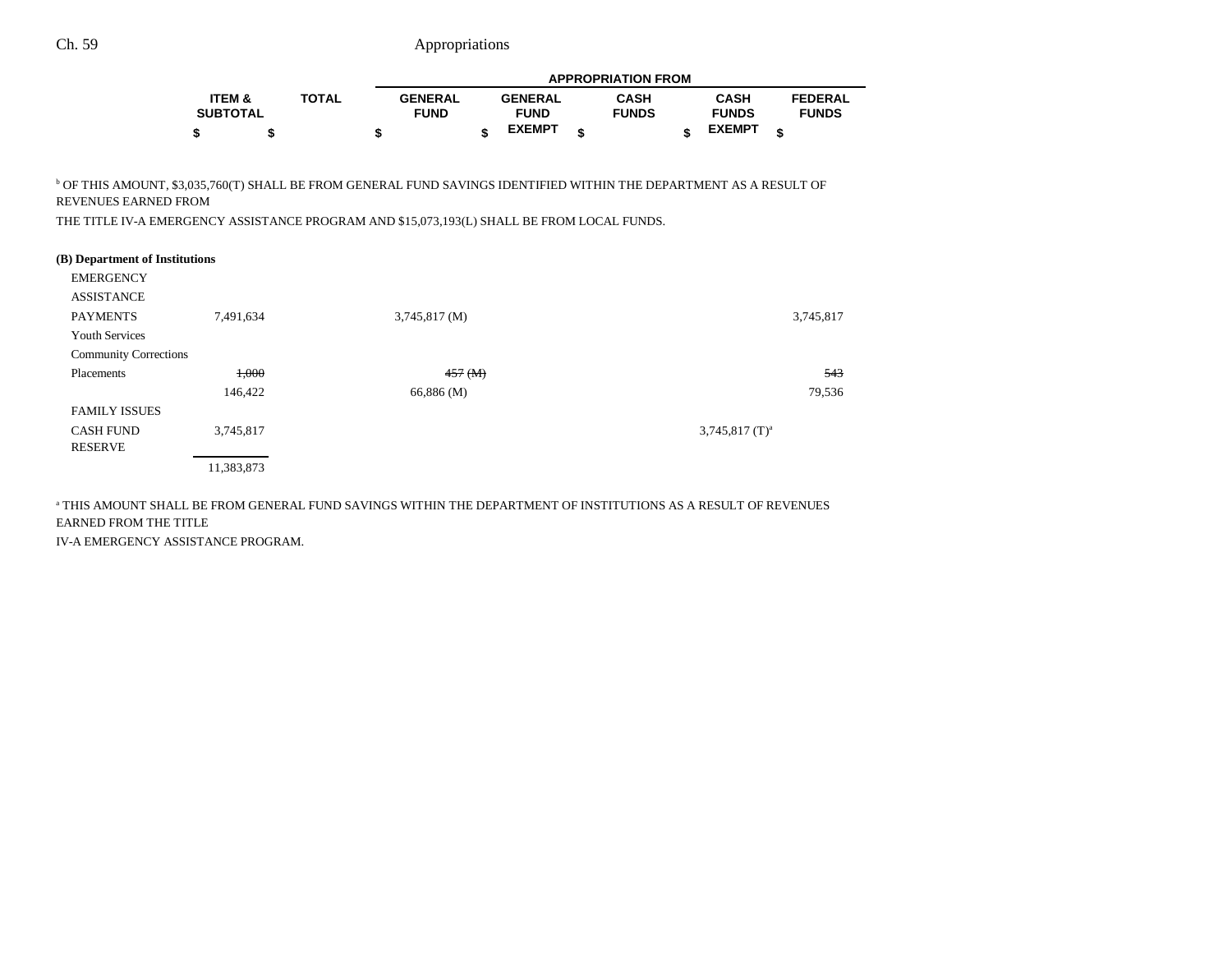#### 76,078,708

96,201,362

#### **(5) CHILD CARE**

Employment-related Care for an average caseload of 18,704 children with an overall average monthly payment not to exceed  $$147.50 \text{ } $19.51$   $$33,106,302$   $$5,254,259 \text{ } (M)$   $$5,126,916 \text{ } (L)$   $$22,725,127 \text{ }^{\circ}$$ 33,557,287 5,313,880 (M) 5,172,014 (L) 23,071,393 a

<sup>a</sup> Included in this amount is \$5,016,973 from the Title XX Social Services Block Grant and  $\frac{27,471,711}{77,743,836}$  from the Child Care and Development Block Grant.

#### **(6) MEDICAL ASSISTANCE DIVISION**

| (A) Administration                     |               |                         |                        |                     |           |
|----------------------------------------|---------------|-------------------------|------------------------|---------------------|-----------|
| <b>Personal Services</b>               | 5.228.096     | $2,249,047$ (M)         |                        | 23.817 <sup>a</sup> | 2,955,232 |
|                                        | $(112.3$ FTE) |                         |                        |                     |           |
| <b>Operating Expenses</b>              | 559,533       | $270,128 \, (\text{M})$ |                        |                     | 289,405   |
| <b>Travel Expenses</b>                 | 6,129         | $3,004 \ (M)$           |                        |                     | 3,125     |
| Program                                |               |                         |                        |                     |           |
| Evaluations <sup><math>71</math></sup> | 60,000        | 30,000(M)               |                        |                     | 30,000    |
| Medicaid Management                    |               |                         |                        |                     |           |
| <b>Information System</b>              |               |                         |                        |                     |           |
| Contract                               | 9,450,654     | $2,423,211$ (M)         | $157,809$ <sup>b</sup> |                     | 6,869,634 |
|                                        |               |                         |                        |                     |           |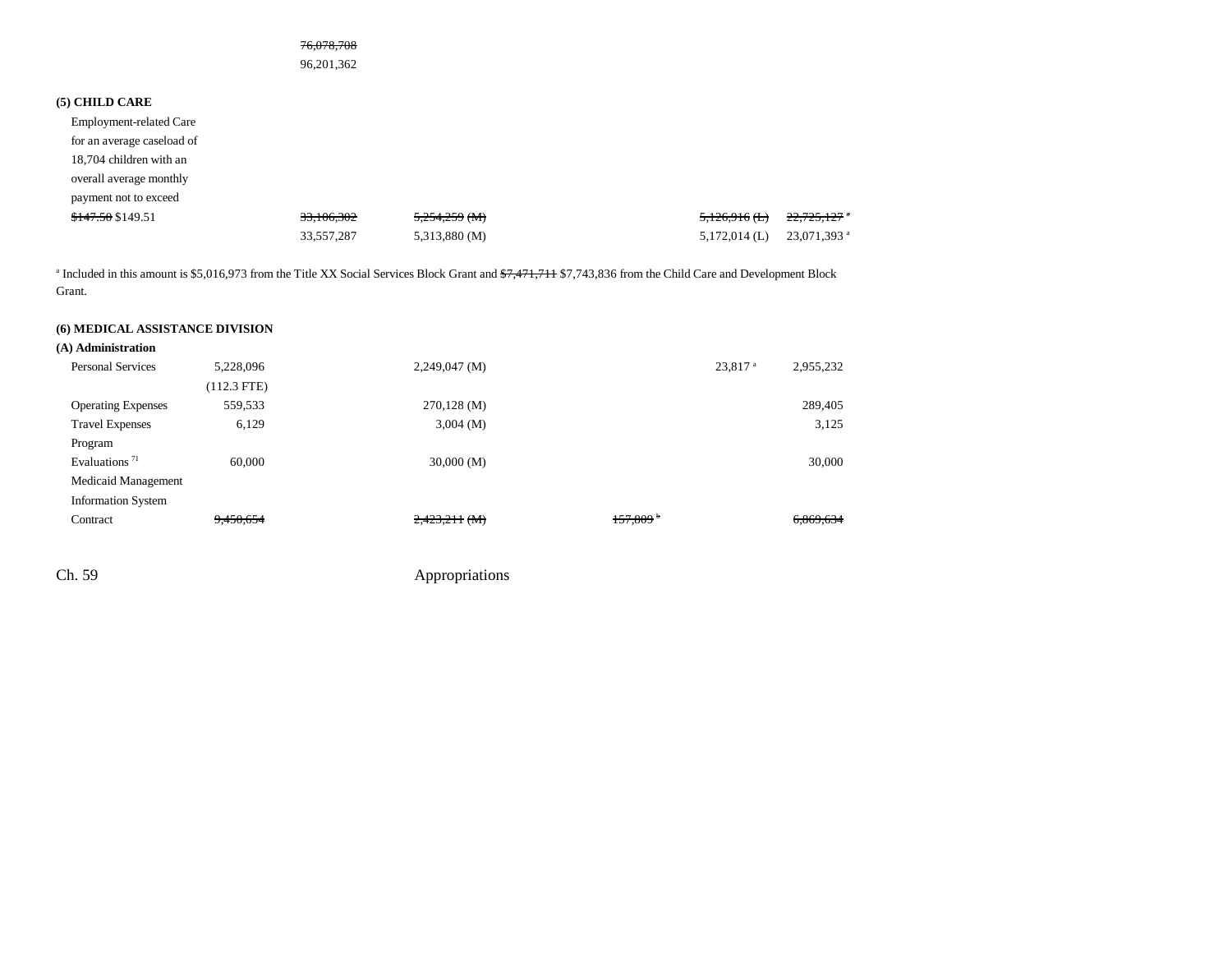|                                | <b>APPROPRIATION FROM</b> |              |                               |                               |               |    |                             |                             |    |                                |
|--------------------------------|---------------------------|--------------|-------------------------------|-------------------------------|---------------|----|-----------------------------|-----------------------------|----|--------------------------------|
|                                | ITEM &<br><b>SUBTOTAL</b> | <b>TOTAL</b> | <b>GENERAL</b><br><b>FUND</b> | <b>GENERAL</b><br><b>FUND</b> |               |    | <b>CASH</b><br><b>FUNDS</b> | <b>CASH</b><br><b>FUNDS</b> |    | <b>FEDERAL</b><br><b>FUNDS</b> |
|                                | \$                        | \$           | \$                            | \$                            | <b>EXEMPT</b> | \$ |                             | \$<br><b>EXEMPT</b>         | \$ |                                |
|                                | 12,107,698                |              | 3,001,786 (M)                 |                               |               |    |                             | $157,809^{\mathrm{b}}$      |    | 8,948,103                      |
| Department of Health           |                           |              |                               |                               |               |    |                             |                             |    |                                |
| Facility Survey and            |                           |              |                               |                               |               |    |                             |                             |    |                                |
| Certification                  | 2,865,967                 |              | $624,148$ (M)                 |                               |               |    |                             |                             |    | 2,241,819                      |
| <b>Contractual Utilization</b> |                           |              |                               |                               |               |    |                             |                             |    |                                |
| Review <sup>103</sup>          | 2,698,665                 |              | $674,666$ (M)                 |                               |               |    |                             |                             |    | 2,023,999                      |
|                                | 2,792,594                 |              | 698,148 (M)                   |                               |               |    |                             |                             |    | 2,094,446                      |
| Early and Periodic             |                           |              |                               |                               |               |    |                             |                             |    |                                |
| Screening, Diagnosis,          |                           |              |                               |                               |               |    |                             |                             |    |                                |
| and Treatment Program          | 2,009,070                 |              | 1,004,535(M)                  |                               |               |    |                             |                             |    | 1,004,535                      |
| <b>Nursing Home Audits</b>     | 610,018                   |              | 305,009 (M)                   |                               |               |    |                             |                             |    | 305,009                        |
| <b>Hospital Audits</b>         | 96,008                    |              | $48,004 \ (M)$                |                               |               |    |                             |                             |    | 48,004                         |
| Nursing Home Pre-              |                           |              |                               |                               |               |    |                             |                             |    |                                |
| admission and                  |                           |              |                               |                               |               |    |                             |                             |    |                                |
| <b>Resident Assessments</b>    | 1,067,460                 |              | $266,865$ (M)                 |                               |               |    |                             |                             |    | 800,595                        |
|                                | 1,174,995                 |              | 293,749 (M)                   |                               |               |    |                             |                             |    | 881,246                        |
| Nurse Aide                     |                           |              |                               |                               |               |    |                             |                             |    |                                |
| Certification                  | 621,722                   |              | 310,861 (M)                   |                               |               |    |                             |                             |    | 310,861                        |
| <b>Nursing Home Quality</b>    |                           |              |                               |                               |               |    |                             |                             |    |                                |
| Assessments                    | 32,639                    |              | 9,103(M)                      |                               |               |    |                             |                             |    | 23,536                         |
| House Bill 91S2-1030 Miller    |                           |              |                               |                               |               |    |                             |                             |    |                                |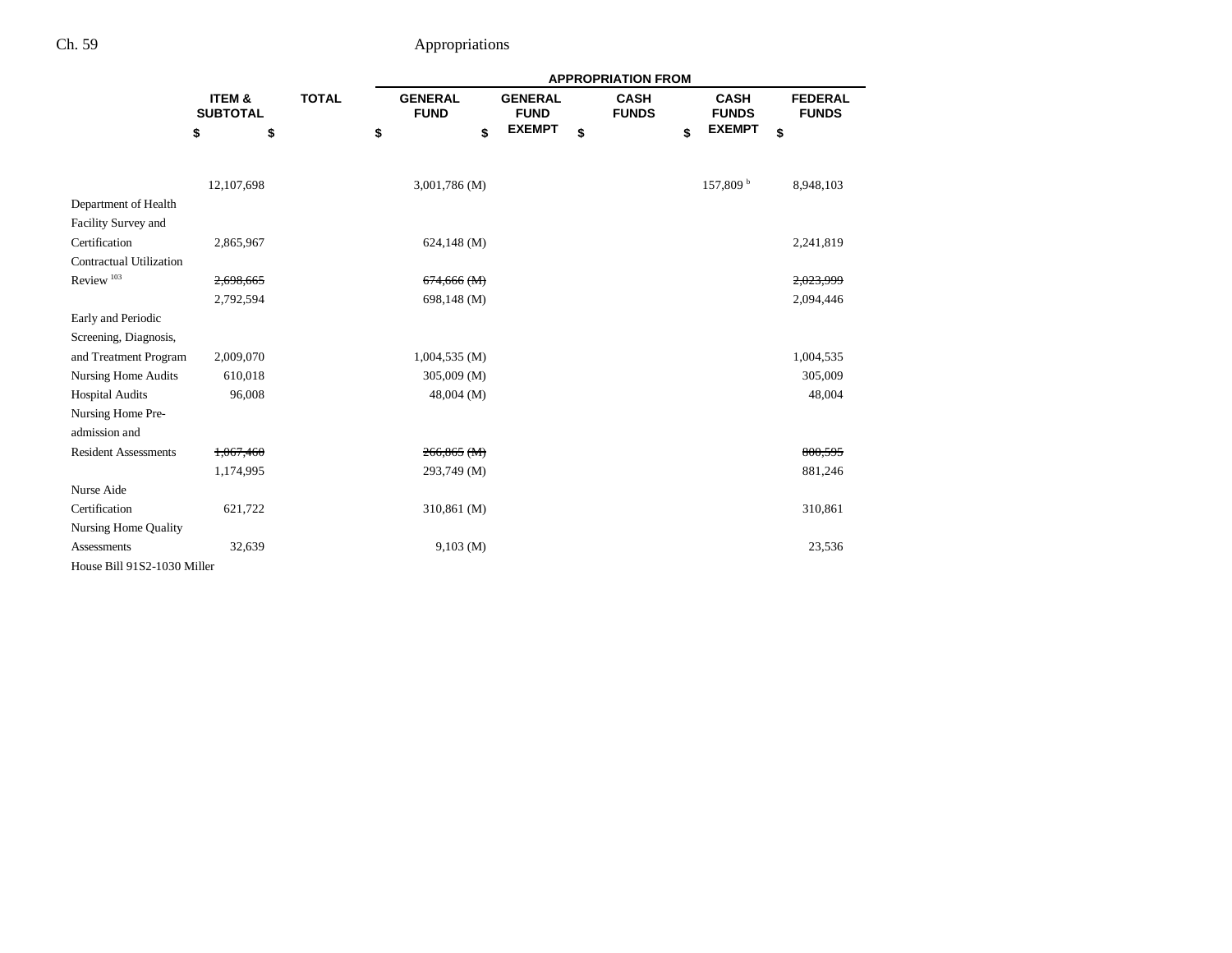| <b>Trust Estate Recovery</b> | 346,200    | 173,100(M) | 173,100 |
|------------------------------|------------|------------|---------|
| <b>Nursing Facility</b>      | 200,000    | 100,000(M) | 100,000 |
| Appraisals                   |            |            |         |
| Single Entry Point           |            |            |         |
| Administration               | 45,000     | 22,500(M)  | 22,500  |
| Single Entry Point           |            |            |         |
| <b>Administration Travel</b> |            |            |         |
| <b>Expenses</b>              | 15,000     | 7,500(M)   | 7,500   |
|                              | 25,912,161 |            |         |
|                              | 28,770,669 |            |         |

<sup>a</sup> This amount shall be from grants and donations collected pursuant to Section 26-4-519, C.R.S.

<sup>b</sup> This amount shall be from the Old Age Pension Health and Medical Care Fund.

#### **(B) Medical Programs 104**

(1) Medical Services <sup>105</sup> Services for 31,295 30,905 Old Age Pensioners (OAP-A) at an average cost of \$9,947.96 \$9,301.06 311,321,420 287,449,118 Services for 3,427 3,380 Old Age Pensioners (OAP-B) at an average cost of \$7,351.72 \$7,284.06 25,194,346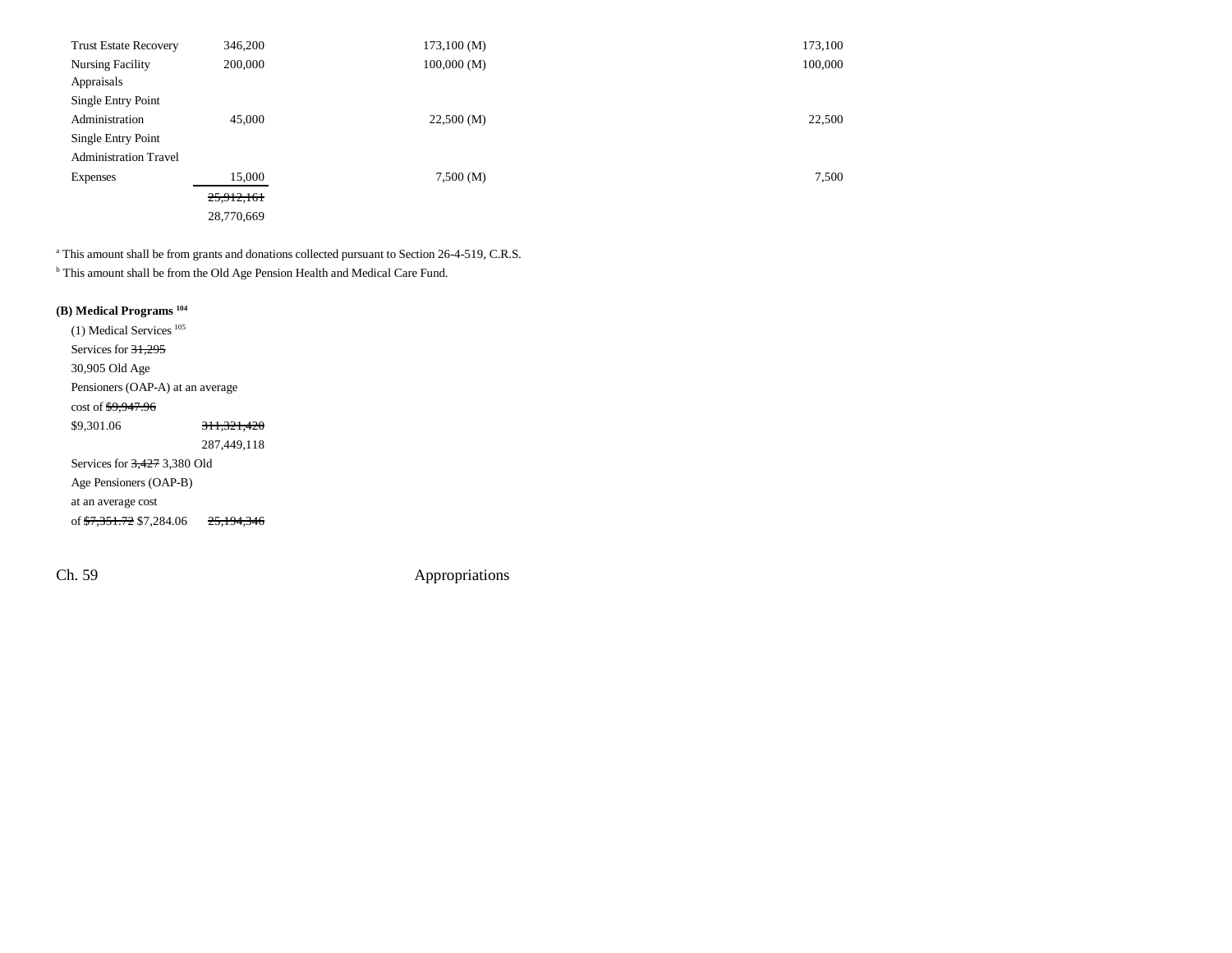|                            |                           |              |                               |                               | <b>APPROPRIATION FROM</b>   |                             |                                |
|----------------------------|---------------------------|--------------|-------------------------------|-------------------------------|-----------------------------|-----------------------------|--------------------------------|
|                            | ITEM &<br><b>SUBTOTAL</b> | <b>TOTAL</b> | <b>GENERAL</b><br><b>FUND</b> | <b>GENERAL</b><br><b>FUND</b> | <b>CASH</b><br><b>FUNDS</b> | <b>CASH</b><br><b>FUNDS</b> | <b>FEDERAL</b><br><b>FUNDS</b> |
|                            | \$                        | \$           | \$                            | \$<br><b>EXEMPT</b>           | \$                          | \$<br><b>EXEMPT</b>         | \$                             |
|                            |                           |              |                               |                               |                             |                             |                                |
|                            | 24,620,132                |              |                               |                               |                             |                             |                                |
| Old Age Pension State      |                           |              |                               |                               |                             |                             |                                |
| Medical Program for        |                           |              |                               |                               |                             |                             |                                |
| 3,549 3,524 clients at an  |                           |              |                               |                               |                             |                             |                                |
| average cost of            |                           |              |                               |                               |                             |                             |                                |
| $$2,773.23$ <sup>106</sup> |                           |              |                               |                               |                             |                             |                                |
| \$2,792.90 106             | 9,842,191                 |              |                               |                               |                             |                             |                                |
| Services for 42,902        |                           |              |                               |                               |                             |                             |                                |
| 41,525 Recipients of Aid   |                           |              |                               |                               |                             |                             |                                |
| to the Needy Disabled at   |                           |              |                               |                               |                             |                             |                                |
| an average cost of         |                           |              |                               |                               |                             |                             |                                |
| \$5,795.07 \$5,349.53      | 248,620,107               |              |                               |                               |                             |                             |                                |
|                            | 222,139,367               |              |                               |                               |                             |                             |                                |
| Services for 156 163       |                           |              |                               |                               |                             |                             |                                |
| Recipients of Aid to       |                           |              |                               |                               |                             |                             |                                |
| the Blind at an            |                           |              |                               |                               |                             |                             |                                |
| average cost of            |                           |              |                               |                               |                             |                             |                                |
| \$15,668.65 \$4,005.00     | 2,444,309                 |              |                               |                               |                             |                             |                                |
|                            | 652,815                   |              |                               |                               |                             |                             |                                |
| Services for $50,374$      |                           |              |                               |                               |                             |                             |                                |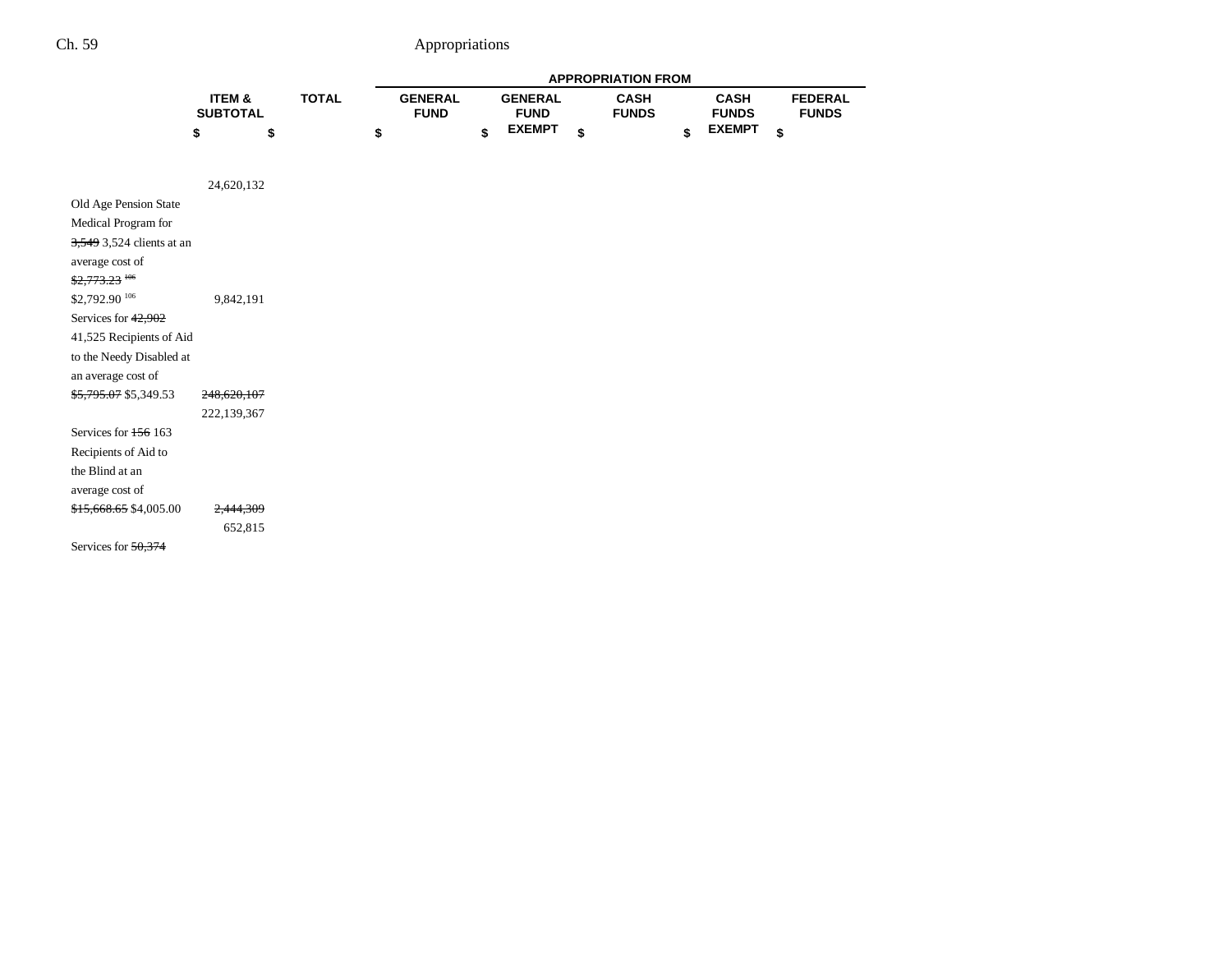| 54,724 Adult Recipients          |                        |
|----------------------------------|------------------------|
| of                               |                        |
| Aid to Families                  |                        |
| with Dependent Children at       |                        |
| an average cost of               |                        |
| <del>\$2,307.43</del> \$1,962.57 | <del>116,234,309</del> |
|                                  | 107,399,728            |
| Services for 129,738             |                        |
| 116,948 Child                    |                        |
| Recipients                       |                        |
| of Aid to Families with          |                        |
| Dependent Children at            |                        |
| an average cost of               |                        |
| \$1,049.02 \$946.33              | <del>136,097,360</del> |
|                                  | 110,671,921            |
| Services for 7,086 6,379         |                        |
| Foster Children at an            |                        |
| average cost of                  |                        |
| <del>\$3,810.83</del> \$3,607.70 | <del>27,003,564</del>  |
|                                  | 23,013,504             |
| Services for 8,603               |                        |
| <b>Baby Care Program</b>         |                        |
| Adults (BC-A) at an              |                        |
| average cost of                  |                        |
| <del>\$5,944.39</del> \$5,558.25 | <del>51.139.578</del>  |
|                                  | 47,450,743             |
|                                  |                        |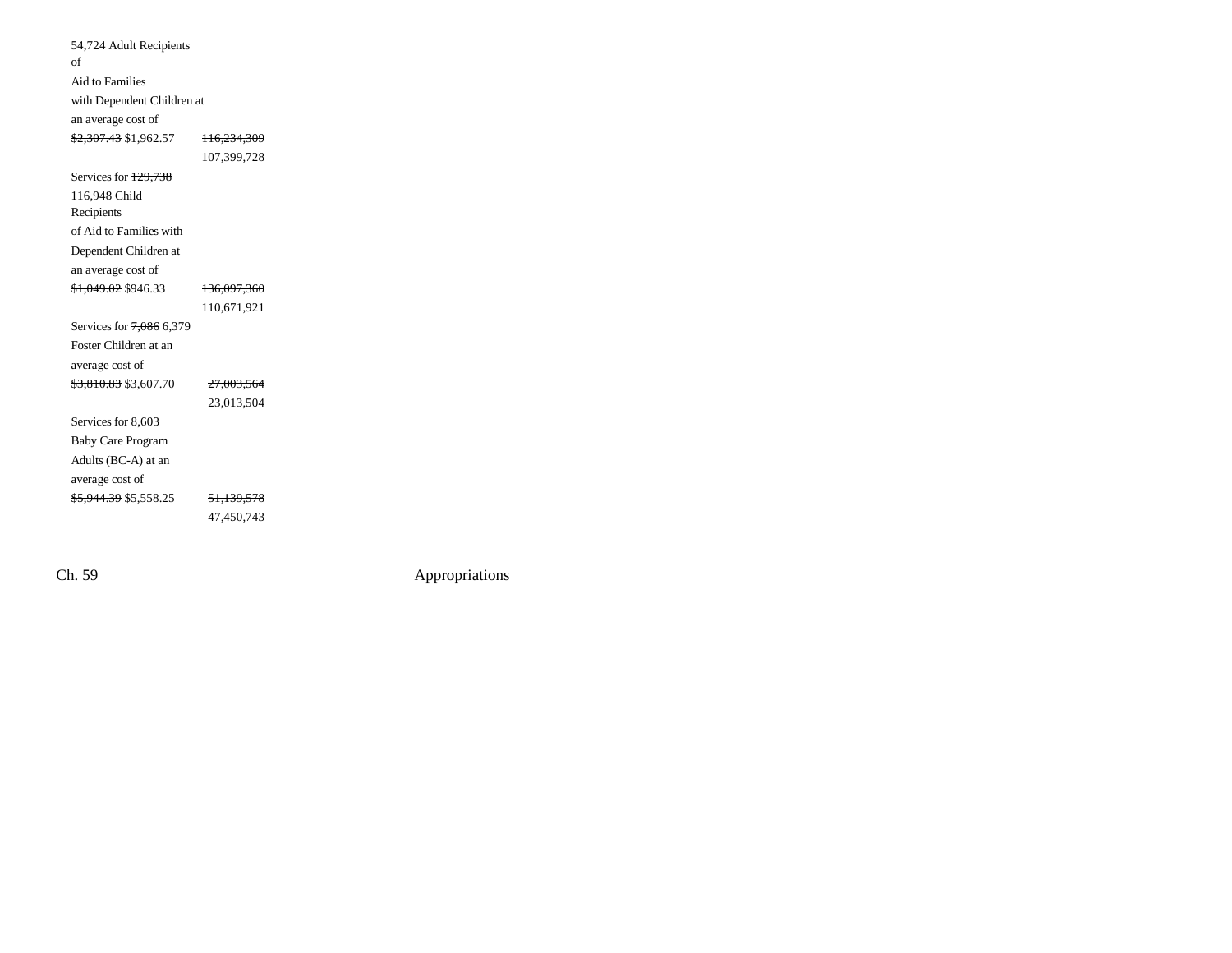|                                                                                                                                    |                           |              |                               |                               | <b>APPROPRIATION FROM</b>   |                             |                                |
|------------------------------------------------------------------------------------------------------------------------------------|---------------------------|--------------|-------------------------------|-------------------------------|-----------------------------|-----------------------------|--------------------------------|
|                                                                                                                                    | ITEM &<br><b>SUBTOTAL</b> | <b>TOTAL</b> | <b>GENERAL</b><br><b>FUND</b> | <b>GENERAL</b><br><b>FUND</b> | <b>CASH</b><br><b>FUNDS</b> | <b>CASH</b><br><b>FUNDS</b> | <b>FEDERAL</b><br><b>FUNDS</b> |
|                                                                                                                                    | \$<br>\$                  |              | \$                            | \$<br><b>EXEMPT</b>           | \$                          | \$<br><b>EXEMPT</b>         | \$                             |
| Services for 18,632<br>18,202<br><b>Baby Care Program</b><br>Children (BC-C) at an<br>average cost of<br>\$1,505.69 \$1,596.74     | 28,053,961<br>29,063,936  |              |                               |                               |                             |                             |                                |
| Services for $2,644$ 2,604<br>Qualified Medicare<br>Beneficiaries (QMBs)<br>at an average cost of<br>$\frac{$1,264.74}{$1,520.08}$ | 3,343,972                 |              |                               |                               |                             |                             |                                |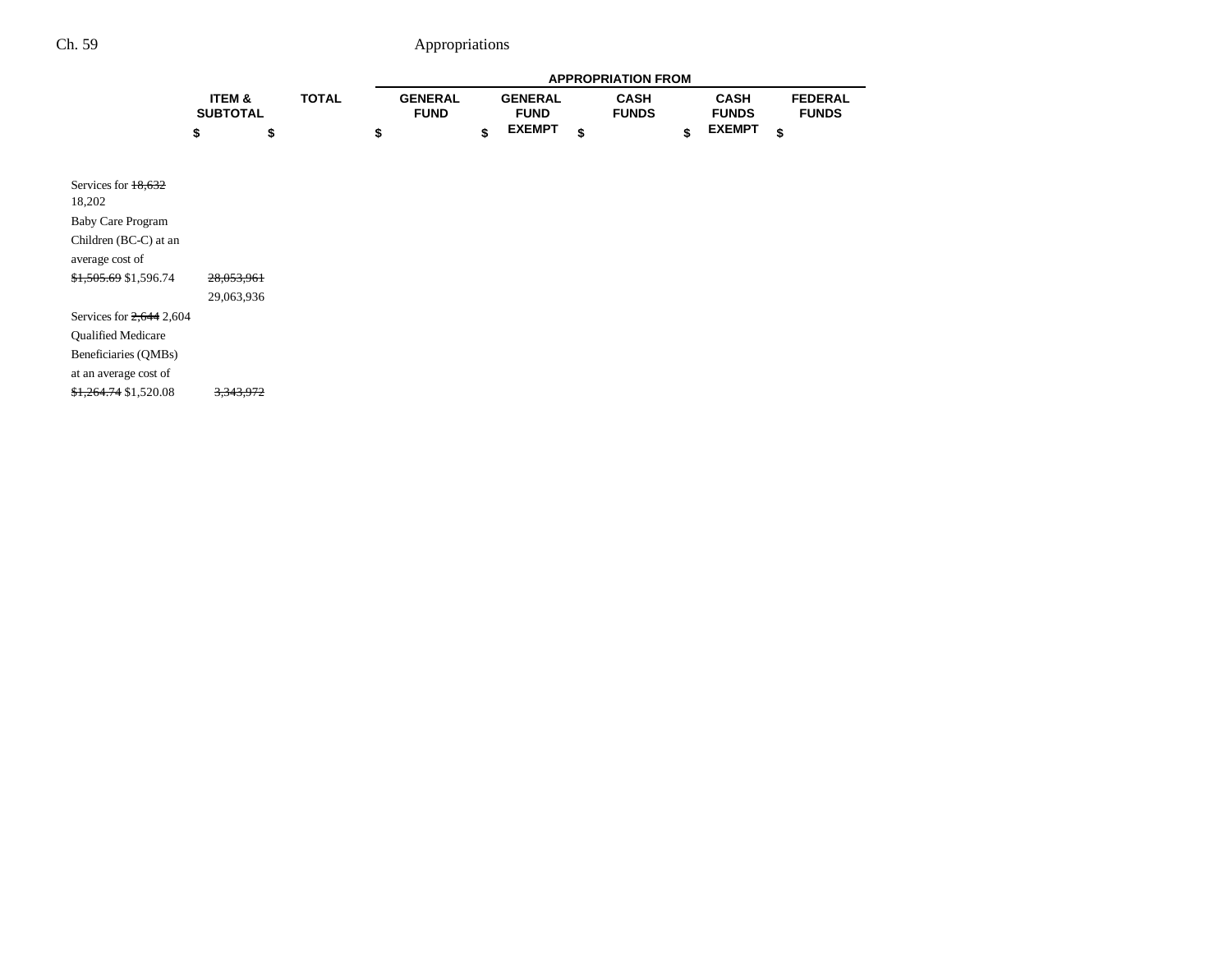|                            | 3,958,291     |                 |                          |                        |             |
|----------------------------|---------------|-----------------|--------------------------|------------------------|-------------|
| Services for $3,814$ 2,965 |               |                 |                          |                        |             |
| Undocumented Aliens at an  |               |                 |                          |                        |             |
| Average Cost of            |               |                 |                          |                        |             |
| \$2,644.66 \$2,745.55      | 10,086,726    |                 |                          |                        |             |
|                            | 8,140,549     |                 |                          |                        |             |
| Single Entry Point         | 2,581,294     |                 |                          |                        |             |
|                            | 971, 963, 137 | 439,998,058 (M) | $9,842,191$ <sup>b</sup> |                        | 522,122,888 |
|                            |               | $\mathbf{a}$    |                          |                        |             |
|                            | 876,983,589   | 399,308,478 (M) |                          | 9,842,191 <sup>b</sup> | 467,832,920 |
|                            |               |                 |                          |                        |             |

<sup>a</sup> Of this amount, \$269,509 is appropriated pursuant to a federal mandate to reimburse nursing facilities for the cost of providing employees with Hepatitis B vaccines, and \$1,088,343 \$1,121,562 is appropriated for federally mandated program expansions. These amounts are exempt from the statutory limit on state General Fund appropriations pursuant to Section 24-75-201.1(1)(a)(111)(A), C.R.S.

<sup>b</sup> This amount shall be from the Old Age Pension Health and Medical Care Fund.

| (2) Other Medical Services |            |             |
|----------------------------|------------|-------------|
|                            |            |             |
|                            |            |             |
|                            |            |             |
| 11,784,379                 | 11,195,161 | 589,218 (L) |
|                            |            |             |
|                            |            |             |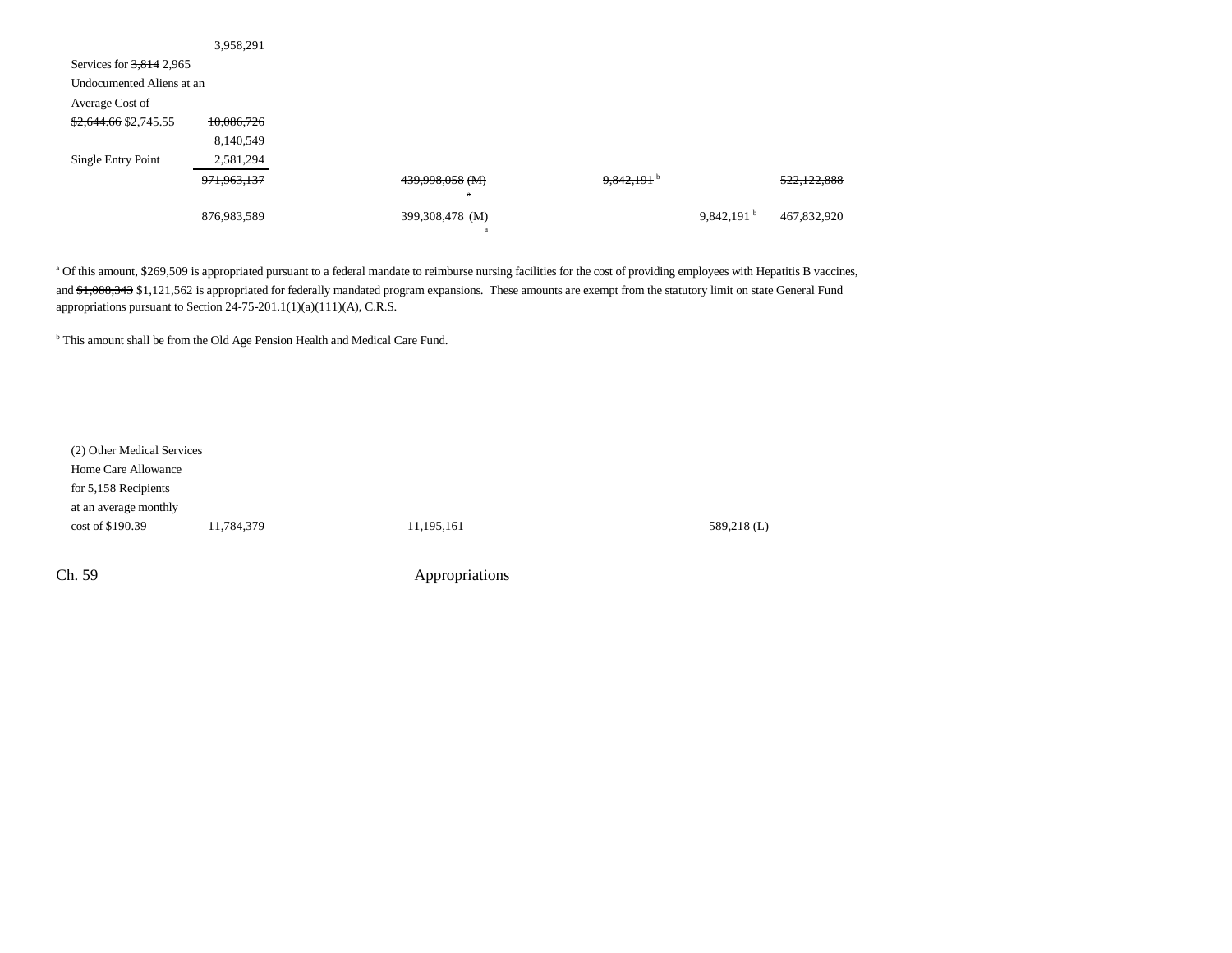|                                                                                             |                           | <b>APPROPRIATION FROM</b> |                               |    |                               |                             |                             |                                |
|---------------------------------------------------------------------------------------------|---------------------------|---------------------------|-------------------------------|----|-------------------------------|-----------------------------|-----------------------------|--------------------------------|
|                                                                                             | ITEM &<br><b>SUBTOTAL</b> | <b>TOTAL</b>              | <b>GENERAL</b><br><b>FUND</b> |    | <b>GENERAL</b><br><b>FUND</b> | <b>CASH</b><br><b>FUNDS</b> | <b>CASH</b><br><b>FUNDS</b> | <b>FEDERAL</b><br><b>FUNDS</b> |
|                                                                                             | \$                        | \$                        | \$                            | \$ | <b>EXEMPT</b>                 | \$                          | \$<br><b>EXEMPT</b>         | \$                             |
| <b>Adult Foster Care for</b><br>444 Recipients at an<br>average monthly cost<br>of \$176.03 | 937,888                   |                           | 890,993                       |    |                               |                             | 46,895 $(L)$                |                                |
| Physician Incentive                                                                         |                           |                           |                               |    |                               |                             |                             |                                |
| Pool                                                                                        | 3,030,371<br>15,752,638   |                           | $1,380,827$ (M)               |    |                               |                             |                             | 1,649,544                      |
| (3) New Legislation                                                                         |                           |                           |                               |    |                               |                             |                             |                                |
| Major Teaching Hospital                                                                     |                           |                           |                               |    |                               |                             |                             |                                |
| Adjustment                                                                                  | 20,410,524                |                           | 9,326,368 (M)                 |    |                               |                             |                             | 11,084,156                     |
| Disproportionate Share                                                                      |                           |                           |                               |    |                               |                             |                             |                                |
| Payments to Providers                                                                       | 63,281,022                |                           | $28,906,771$ (M)              |    |                               |                             |                             | 34, 374, 251                   |
|                                                                                             | 90,034,076                |                           | 41,797,936 (M)                |    |                               |                             |                             | 48,236,140                     |
| S.B. 91-56 High Risk                                                                        |                           |                           |                               |    |                               |                             |                             |                                |
| Pregnant Women<br>Program                                                                   | 100,000                   |                           | $45,680$ (M)                  |    |                               |                             |                             | 54,320                         |
|                                                                                             | 190,000                   |                           | 86,792 (M)                    |    |                               |                             |                             | 103,208                        |
| H.B. 92-1208                                                                                |                           |                           |                               |    |                               |                             |                             |                                |
| Immunizations                                                                               | 1,100,000                 |                           | 502,480 (M)                   |    |                               |                             |                             | 597,520                        |
|                                                                                             | 84.891.546                |                           |                               |    |                               |                             |                             |                                |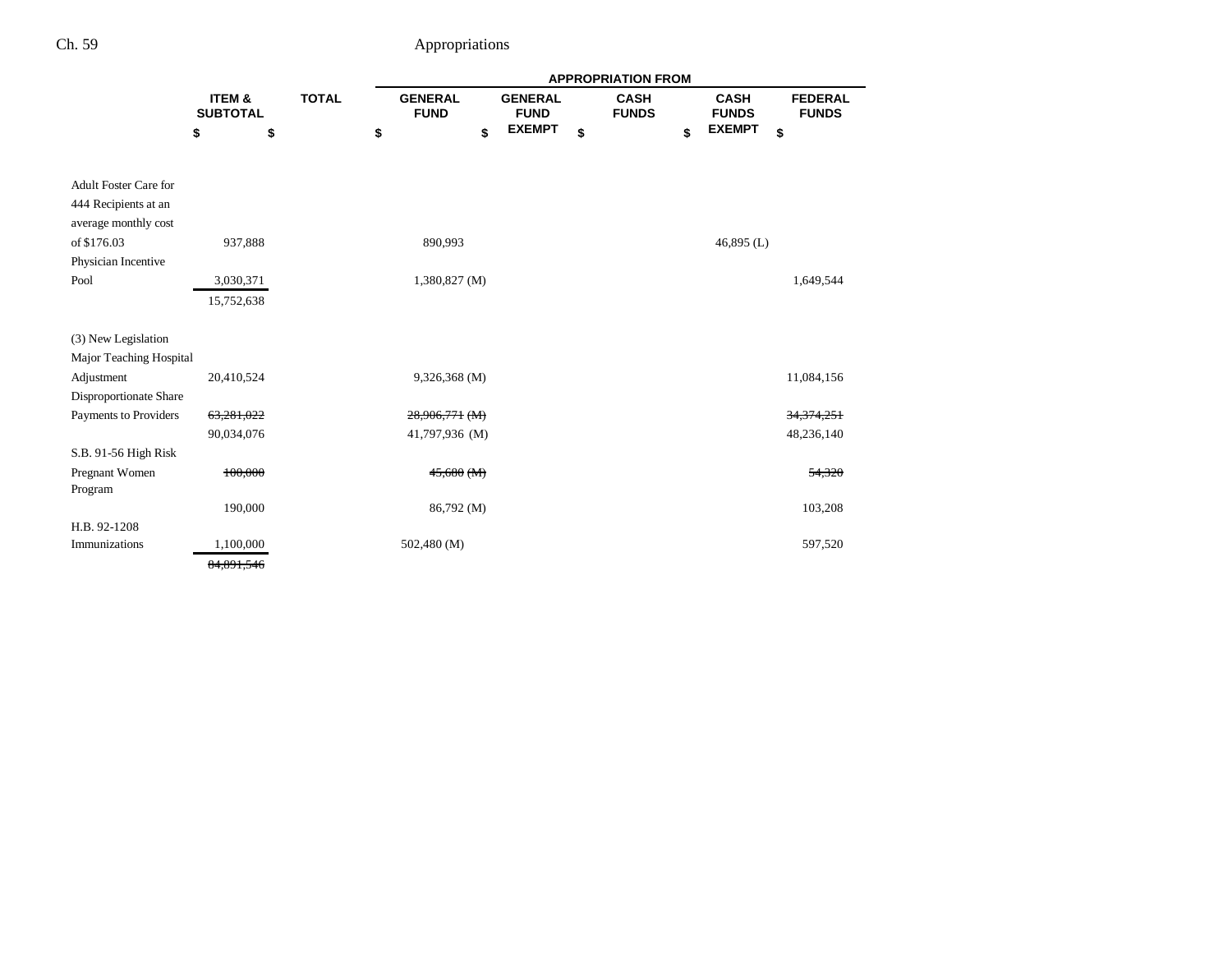#### 111,734,600

#### **(C) Department of Institutions**

| Programs for the            |                            |                |                       |
|-----------------------------|----------------------------|----------------|-----------------------|
| Mentally Ill and the        |                            |                |                       |
| Developmentally<br>Disabled | 179,442,136 a              | 82,001,131 (M) | <del>97,441,005</del> |
|                             | $185,456,427$ <sup>a</sup> | 84,748,459 (M) | 100,707,968           |
|                             |                            | 1,277,961,618  |                       |
|                             |                            | 1,218,697,923  |                       |

<sup>a</sup> Not included in this amount is \$35,287 General Fund and \$42,232 Federal Funds in disproportionate share payments to the Department of Institutions, Division of Mental

Health.

#### **(7) SPECIAL PURPOSE WELFARE PROGRAMS**

#### **(A) Low Income Energy Assistance Program**

| Program Costs          | 17,444,201  |                          |
|------------------------|-------------|--------------------------|
|                        | $(6.5 FTE)$ |                          |
|                        | $(5.6$ FTE) |                          |
| <b>Travel Expenses</b> | 4,095       |                          |
|                        | 17,448,296  | $1,250,000$ <sup>a</sup> |

<sup>a</sup> This amount shall be from a private grant from the Colorado Energy Assistance Foundation.

#### **(B) Refugee Assistance**

Program Costs 7,826,768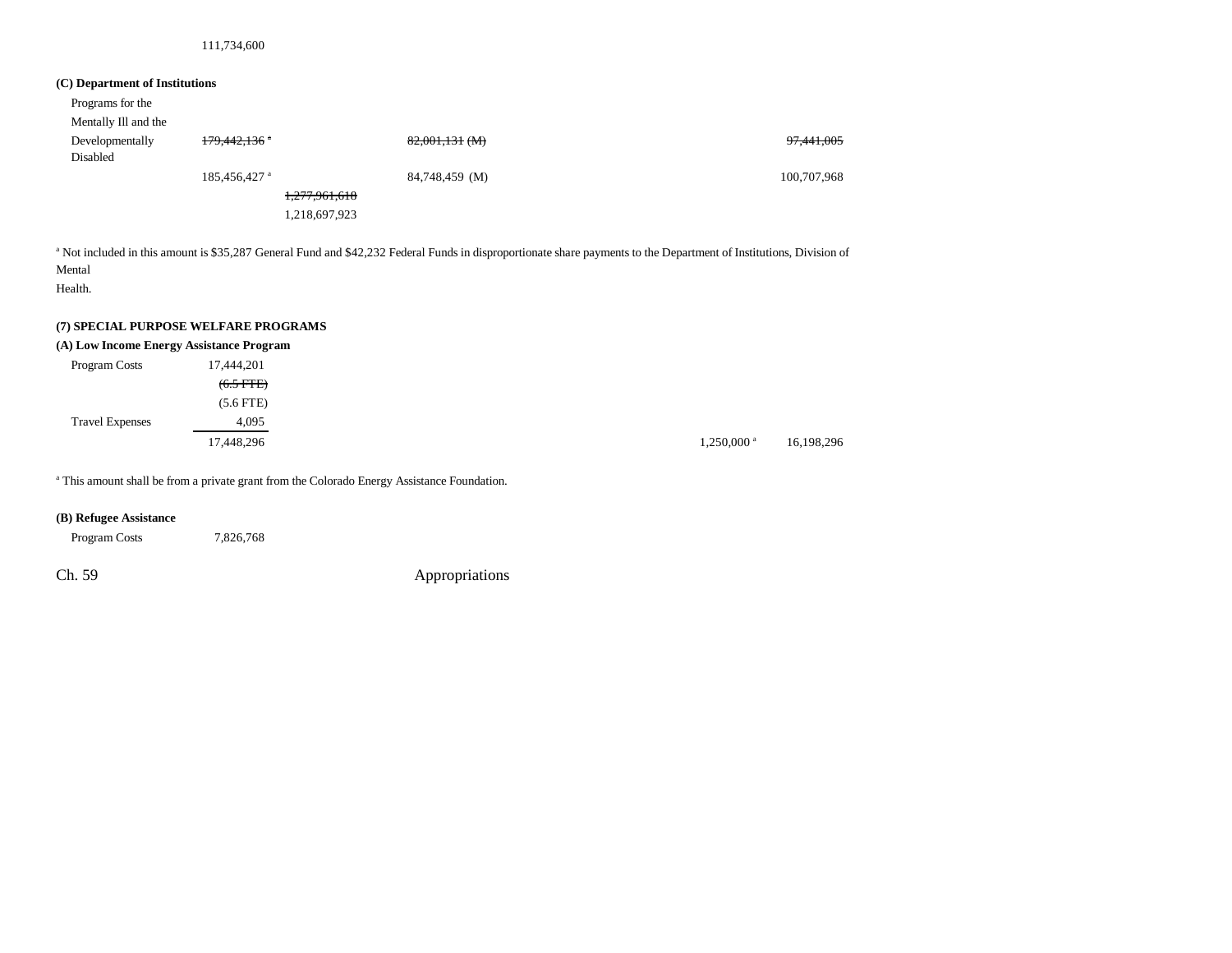|                                 |                           |                    |  |                               |  |                               |    | <b>APPROPRIATION FROM</b>   |                             |                                |
|---------------------------------|---------------------------|--------------------|--|-------------------------------|--|-------------------------------|----|-----------------------------|-----------------------------|--------------------------------|
|                                 | ITEM &<br><b>SUBTOTAL</b> | <b>TOTAL</b><br>\$ |  | <b>GENERAL</b><br><b>FUND</b> |  | <b>GENERAL</b><br><b>FUND</b> |    | <b>CASH</b><br><b>FUNDS</b> | <b>CASH</b><br><b>FUNDS</b> | <b>FEDERAL</b><br><b>FUNDS</b> |
|                                 | \$                        |                    |  | \$                            |  | <b>EXEMPT</b>                 | \$ |                             | \$<br><b>EXEMPT</b>         | \$                             |
|                                 | $(25.0$ FTE)              |                    |  |                               |  |                               |    |                             |                             |                                |
|                                 | $(18.0$ FTE)              |                    |  |                               |  |                               |    |                             |                             |                                |
| <b>Travel Expenses</b>          | 16,610                    |                    |  |                               |  |                               |    |                             |                             |                                |
| <b>Leased Space</b>             | 55,537                    |                    |  |                               |  |                               |    |                             |                             |                                |
|                                 | 7,898,915                 |                    |  |                               |  |                               |    |                             |                             | 7,898,915                      |
| (C) Food Stamp Job Search Units |                           |                    |  |                               |  |                               |    |                             |                             |                                |
| Program Costs                   | 1,872,971                 |                    |  |                               |  |                               |    |                             |                             |                                |
|                                 | $(16.2$ FTE)              |                    |  |                               |  |                               |    |                             |                             |                                |
| <b>Travel Expenses</b>          | 19,393                    |                    |  |                               |  |                               |    |                             |                             |                                |
| Dependent Care and              |                           |                    |  |                               |  |                               |    |                             |                             |                                |
| <b>Supportive Services</b>      | 264,116                   |                    |  |                               |  |                               |    |                             |                             |                                |
|                                 | 314,116                   |                    |  |                               |  |                               |    |                             |                             |                                |
| <b>Leased Space</b>             | 103,367                   |                    |  |                               |  |                               |    |                             |                             |                                |
|                                 | 2,259,847                 |                    |  | $346,208$ (M)                 |  |                               |    |                             | $385,078$ <sup>*</sup>      | 1,528,561                      |
|                                 | 2,309,847                 |                    |  | 361,208 (M)                   |  |                               |    |                             | 395,078 <sup>a</sup>        | 1,553,561                      |

<sup>a</sup> Of this amount,  $285,078(L)$  \$295,078(L) are county matching funds which are not part of state fiscal year spending, and \$100,000 shall be from in-kind donations.

### **(D) Donated Foods Program**

Program Costs 449,903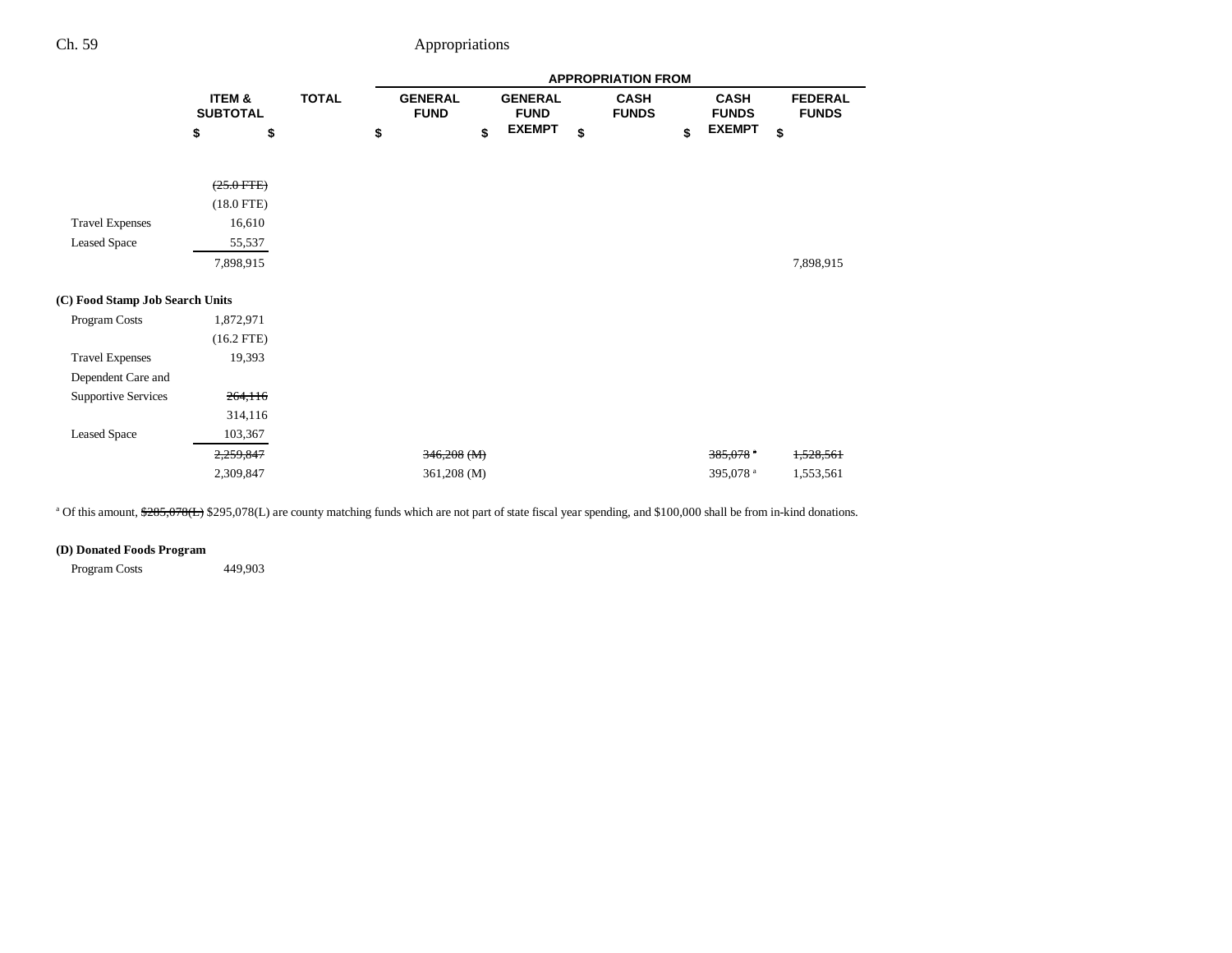|                        | $(9.5$ FTE) |         |                      |         |
|------------------------|-------------|---------|----------------------|---------|
| <b>Travel Expenses</b> | 8,536       |         |                      |         |
|                        | 458.439     | 209,172 | 131,878 <sup>a</sup> | 117,389 |

<sup>a</sup> Of this amount, \$116,796 shall be from recipient agencies, and \$15,082 shall be from distributor agencies.

| (E) Domestic Abuse Program                           |                                                                                               |        |                           |         |
|------------------------------------------------------|-----------------------------------------------------------------------------------------------|--------|---------------------------|---------|
| Program Costs                                        | 412,019                                                                                       |        |                           |         |
|                                                      | $(2.0$ FTE)                                                                                   |        |                           |         |
| <b>Travel Expenses</b>                               | 1,337                                                                                         |        |                           |         |
|                                                      | 413,356                                                                                       |        | 413,356 $a$               |         |
| (F) Ute Mountain Ute                                 | <sup>a</sup> This amount shall be from donations to the Colorado Domestic Abuse Program Fund. |        |                           |         |
| Project                                              | 181,575                                                                                       |        | $36,315$ (L) <sup>a</sup> | 145,260 |
| <sup>a</sup> This amount shall be from tribal funds. |                                                                                               |        |                           |         |
| (G) Indian Center                                    | 25,709                                                                                        | 25,709 |                           |         |
|                                                      |                                                                                               |        |                           |         |

#### **(H) Contract Training Funds**

| Program Costs          | 298,699 |
|------------------------|---------|
| <b>Travel Expenses</b> | 18,531  |
|                        | 317,230 |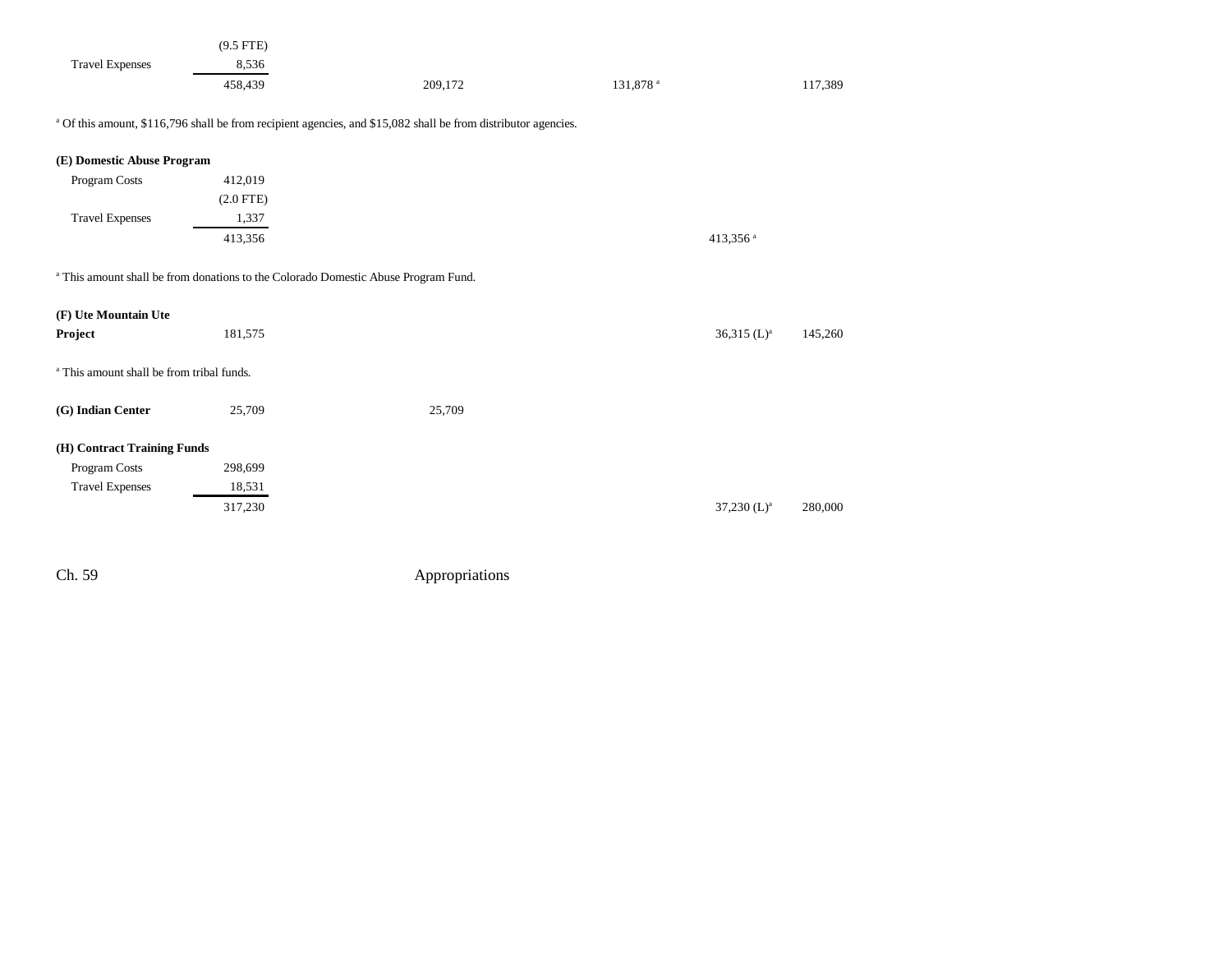|                                                     |                           |              |                               |                               | <b>APPROPRIATION FROM</b>   |                             |                                |
|-----------------------------------------------------|---------------------------|--------------|-------------------------------|-------------------------------|-----------------------------|-----------------------------|--------------------------------|
|                                                     | ITEM &<br><b>SUBTOTAL</b> | <b>TOTAL</b> | <b>GENERAL</b><br><b>FUND</b> | <b>GENERAL</b><br><b>FUND</b> | <b>CASH</b><br><b>FUNDS</b> | <b>CASH</b><br><b>FUNDS</b> | <b>FEDERAL</b><br><b>FUNDS</b> |
|                                                     | \$<br>\$                  |              | \$                            | \$<br><b>EXEMPT</b>           | \$                          | \$<br><b>EXEMPT</b>         | \$                             |
| <sup>a</sup> This amount shall be from local funds. |                           |              |                               |                               |                             |                             |                                |
| (I) Child Abuse Grant                               |                           |              |                               |                               |                             |                             |                                |
| Program Costs                                       | 224,530                   |              |                               |                               |                             |                             |                                |
|                                                     | $(3.0$ FTE)               |              |                               |                               |                             |                             |                                |
| <b>Travel Expenses</b>                              | 9,210                     |              |                               |                               |                             |                             |                                |
|                                                     | 233,740                   |              |                               |                               |                             |                             | 233,740                        |
| (J) Interstate Processing of Child Support Cases    |                           |              |                               |                               |                             |                             |                                |
| Program Costs                                       | 330,193                   |              |                               |                               |                             |                             |                                |
|                                                     | 359,176                   |              |                               |                               |                             |                             |                                |
|                                                     | $(7.0$ FTE)               |              |                               |                               |                             |                             |                                |
| <b>Travel Expenses</b>                              | 2,116                     |              |                               |                               |                             |                             |                                |
|                                                     | 332,309                   |              | 112,985                       |                               |                             |                             | 219,324                        |
|                                                     | 361,292                   |              | 122,839                       |                               |                             |                             | 238,453                        |
| (K) Client-oriented Information Network             |                           |              |                               |                               |                             |                             |                                |
| Program Costs                                       | 3,426,745                 |              |                               |                               |                             |                             |                                |
|                                                     | $(27.0$ FTE)              |              |                               |                               |                             |                             |                                |
| <b>Travel Expenses</b>                              | 15,992                    |              |                               |                               |                             |                             |                                |
|                                                     | 3,442,737                 |              | 1,439,408 (M)                 |                               |                             |                             | 2,003,329                      |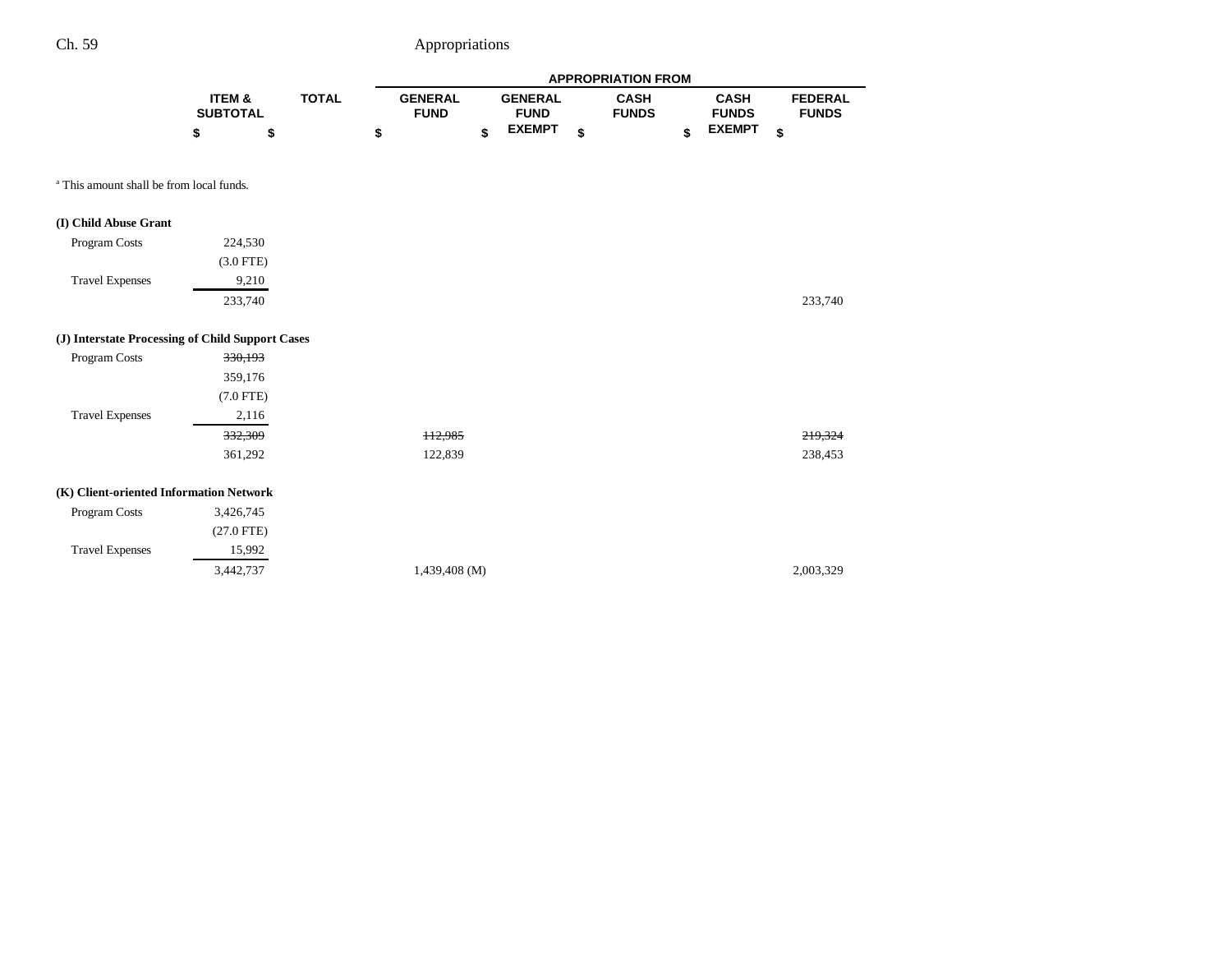| (L) Food Stamp System     |                                                                  |                 |                       |
|---------------------------|------------------------------------------------------------------|-----------------|-----------------------|
| Program Costs             | 1,244,815                                                        |                 |                       |
|                           | $(15.0$ FTE)                                                     |                 |                       |
| <b>Travel Expenses</b>    | 4,192                                                            |                 |                       |
|                           | 1,249,007                                                        | $624,503 \ (M)$ | 624,504               |
|                           | (M) Automated Child Support Enforcement System                   |                 |                       |
| Program Costs             | 5,555,540                                                        |                 |                       |
|                           | $(19.0$ FTE)                                                     |                 |                       |
| <b>Travel Expenses</b>    | 13,954                                                           |                 |                       |
|                           | 5,569,494                                                        | 1,216,377       | 4,353,117             |
|                           | (N) Child Welfare Eligibility and Service Tracking System        |                 |                       |
| Program Costs             | 708,724                                                          |                 |                       |
|                           | $(7.0$ FTE)                                                      |                 |                       |
| <b>Travel Expenses</b>    | 627                                                              |                 |                       |
|                           | 709,351                                                          | 620,186         | $89{,}165$ $^{\rm a}$ |
|                           | <sup>a</sup> This amount shall be from Title IV-E federal funds. |                 |                       |
| (O) Low-Income Telephone  |                                                                  |                 |                       |
| <b>Assistance Program</b> | 38,891                                                           |                 | 38,891 <sup>a</sup>   |
|                           |                                                                  |                 | $(0.9$ FTE)           |
|                           |                                                                  |                 |                       |

a This amount shall be from the Low-Income Telephone Assistance Fund.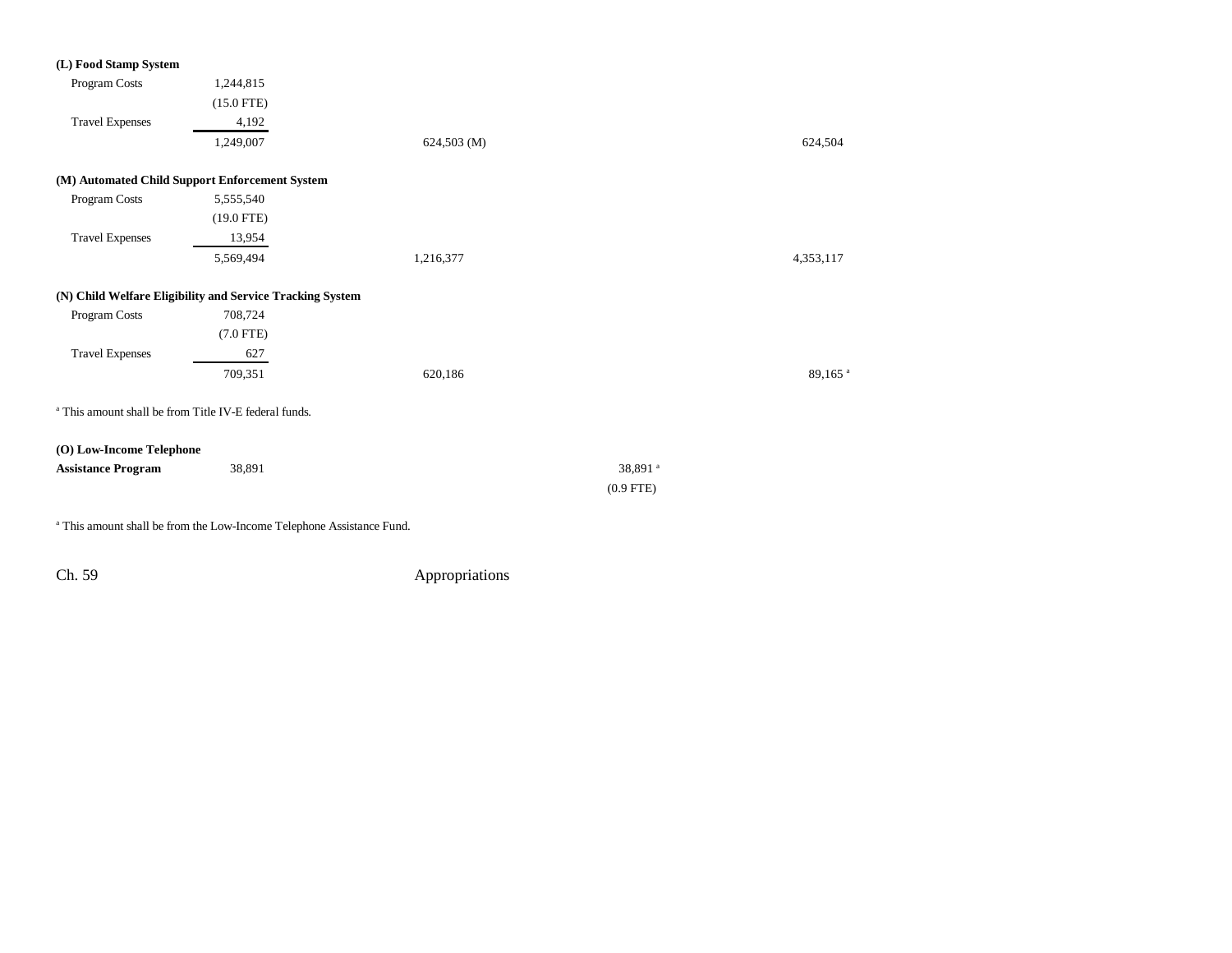|                                                                  |                           |              | <b>APPROPRIATION FROM</b>     |    |                               |    |                                                               |    |                             |    |                                |
|------------------------------------------------------------------|---------------------------|--------------|-------------------------------|----|-------------------------------|----|---------------------------------------------------------------|----|-----------------------------|----|--------------------------------|
|                                                                  | ITEM &<br><b>SUBTOTAL</b> | <b>TOTAL</b> | <b>GENERAL</b><br><b>FUND</b> |    | <b>GENERAL</b><br><b>FUND</b> |    | <b>CASH</b><br><b>FUNDS</b>                                   |    | <b>CASH</b><br><b>FUNDS</b> |    | <b>FEDERAL</b><br><b>FUNDS</b> |
|                                                                  | \$                        | \$           | \$                            | \$ | <b>EXEMPT</b>                 | \$ |                                                               | \$ | <b>EXEMPT</b>               | \$ |                                |
| (P) Foster Care Review                                           |                           |              |                               |    |                               |    |                                                               |    |                             |    |                                |
| Program Costs                                                    | 1,124,308<br>$(26.0$ FTE) |              |                               |    |                               |    |                                                               |    |                             |    |                                |
| <b>Travel Expenses</b>                                           | 99,760<br>1,224,068       |              | 954,773                       |    |                               |    |                                                               |    |                             |    | 269,295 <sup>a</sup>           |
| <sup>a</sup> This amount shall be from Title IV-E federal funds. |                           |              |                               |    |                               |    |                                                               |    |                             |    |                                |
| (Q) Child Abuse Registry                                         |                           |              |                               |    |                               |    |                                                               |    |                             |    |                                |
| Program Costs                                                    | 98,096                    |              |                               |    |                               |    | $98,096$ <sup>*</sup><br>$75,000$ <sup>a</sup><br>$(1.4$ FTE) |    | 23,096 <sup>b</sup>         |    |                                |

a This amount shall be from fees collected for the Child Abuse Registry.

 $^{\rm b}$  THIS AMOUNT SHALL BE FROM RESERVES IN THE CHILD ABUSE REGISTRY CASH FUND.

### **(R) Child Care Services**

| <b>Program Costs</b>   | 3,693,813    |
|------------------------|--------------|
|                        | $(32.0$ FTE) |
| <b>Travel Expenses</b> | 46.550       |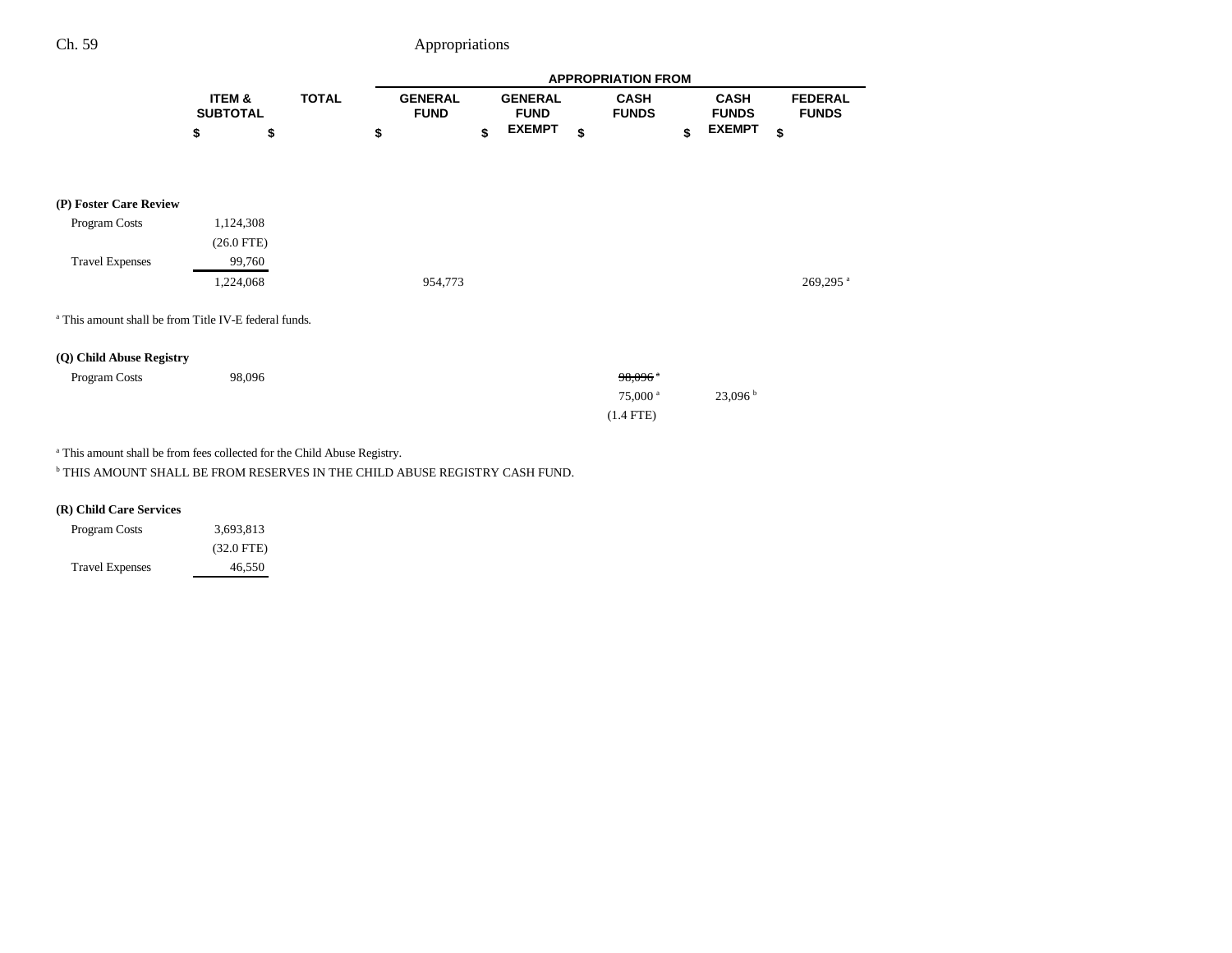| 3,740,363 | 1,017,589 | 199,501 <sup>a</sup> | 24,515 $(L)^b$ 2,498,758 ° |  |
|-----------|-----------|----------------------|----------------------------|--|
|-----------|-----------|----------------------|----------------------------|--|

a This amount shall be from child care licensing fees.

 $^{\rm b}$  This amount shall be from local matching funds which are not part of state fiscal year spending.

c Included in this amount is \$2,240,502 from the Child Care and Development Block Grant.

### 45,641,423

#### 45,720,406

#### **(8) AGING AND ADULT SERVICES DIVISION**

| Administration               | 460,512     | 115,128(M)  | 345,384   |
|------------------------------|-------------|-------------|-----------|
|                              | $(7.0$ FTE) |             |           |
| <b>Travel Expenses</b>       | 5,415       | 1,354(M)    | 4,061     |
| Colorado Commission on       |             |             |           |
| Aging                        | 38,363      | 9,591(M)    | 28,772    |
|                              | $(1.0$ FTE) |             |           |
| Colorado Commission on       |             |             |           |
| <b>Aging Travel Expenses</b> | 13,276      | 3,319(M)    | 9,957     |
| Senior Community Services    |             |             |           |
| Employment                   | 812,412     |             | 812,412   |
| <b>Community Services</b>    |             |             |           |
| Grants                       | 8,177,791   | 454,322 (M) | 7,723,469 |
| Area Agencies on Aging       |             |             |           |
| Administration               | 778,817     |             | 778,817   |
|                              |             | 10,286,586  |           |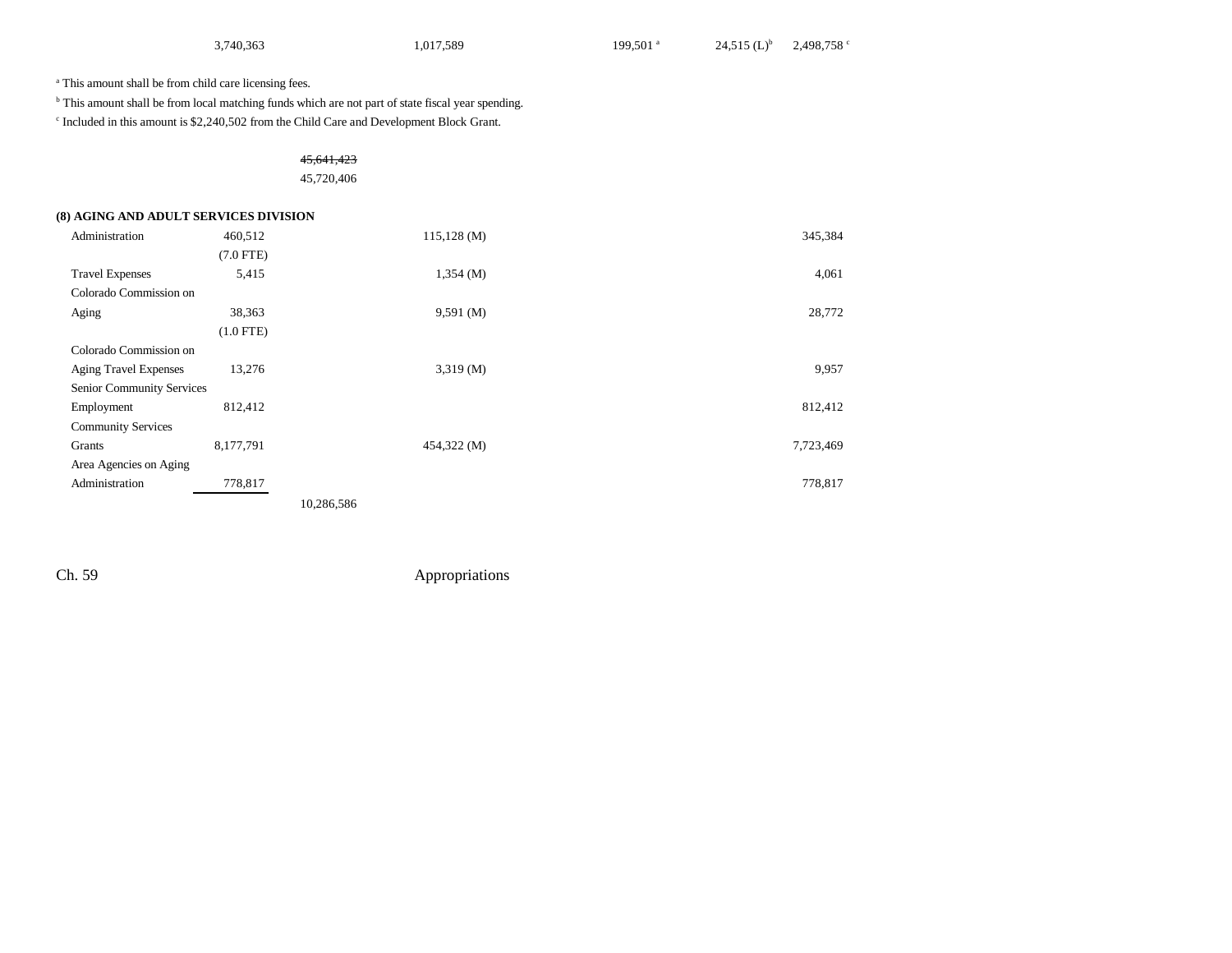|                                                                   |                           |        |                 | <b>APPROPRIATION FROM</b>     |    |                               |    |                             |    |                             |                                |         |
|-------------------------------------------------------------------|---------------------------|--------|-----------------|-------------------------------|----|-------------------------------|----|-----------------------------|----|-----------------------------|--------------------------------|---------|
|                                                                   | ITEM &<br><b>SUBTOTAL</b> |        | <b>TOTAL</b>    | <b>GENERAL</b><br><b>FUND</b> |    | <b>GENERAL</b><br><b>FUND</b> |    | <b>CASH</b><br><b>FUNDS</b> |    | <b>CASH</b><br><b>FUNDS</b> | <b>FEDERAL</b><br><b>FUNDS</b> |         |
|                                                                   | \$                        | \$     |                 | \$                            | \$ | <b>EXEMPT</b>                 | \$ |                             | \$ | <b>EXEMPT</b>               | \$                             |         |
| (9) HOMELAKE DOMICILIARY                                          |                           |        |                 |                               |    |                               |    |                             |    |                             |                                |         |
| <b>Personal Services</b>                                          | 397,536                   |        |                 |                               |    |                               |    |                             |    |                             |                                |         |
|                                                                   | $(13.6$ FTE)              |        |                 |                               |    |                               |    |                             |    |                             |                                |         |
| <b>Operating Expenses</b>                                         | 116,378                   |        |                 |                               |    |                               |    |                             |    |                             |                                |         |
| <b>Travel Expenses</b>                                            |                           | 2,375  |                 |                               |    |                               |    |                             |    |                             |                                |         |
| <b>Utilities</b>                                                  |                           | 55,772 |                 |                               |    |                               |    |                             |    |                             |                                |         |
|                                                                   |                           |        | 572,061         | 198,391                       |    |                               |    | $242.325$ $^{\circ}$        |    |                             |                                | 131,345 |
|                                                                   |                           |        |                 |                               |    |                               |    |                             |    | 242,325 <sup>a</sup>        |                                |         |
| <sup>a</sup> This amount shall be from receipts for patient care. |                           |        |                 |                               |    |                               |    |                             |    |                             |                                |         |
| (10) STATE NURSING HOMES                                          |                           |        |                 |                               |    |                               |    |                             |    |                             |                                |         |
| Program Costs                                                     |                           |        | 12,695,993      |                               |    |                               |    | <del>10.403.8</del>         |    |                             |                                |         |
|                                                                   |                           |        | $(339.9 + TFE)$ |                               |    |                               |    |                             |    |                             |                                |         |
| "This amount shall be from receipts for patient care.             |                           |        |                 |                               |    |                               |    |                             |    |                             |                                |         |
| (11) DIVISION OF REHABILITATION                                   |                           |        |                 |                               |    |                               |    |                             |    |                             |                                |         |
| (A) Rehabilitation Programs                                       |                           |        |                 |                               |    |                               |    |                             |    |                             |                                |         |
| Program Costs <sup>107</sup>                                      | 19,121,219                |        |                 | $3,630,427$ (M)               |    |                               |    | $156,909$ <sup>a</sup>      |    | $125,000^{\circ}$           | 15,208,883                     |         |
|                                                                   | 19,970,219                |        |                 | 3,875,164(M)                  |    |                               |    | $142,640$ <sup>a</sup>      |    | 139,269 <sup>b</sup>        | 15,813,146                     |         |
|                                                                   | $(244.5$ FTE)             |        |                 |                               |    |                               |    |                             |    |                             |                                |         |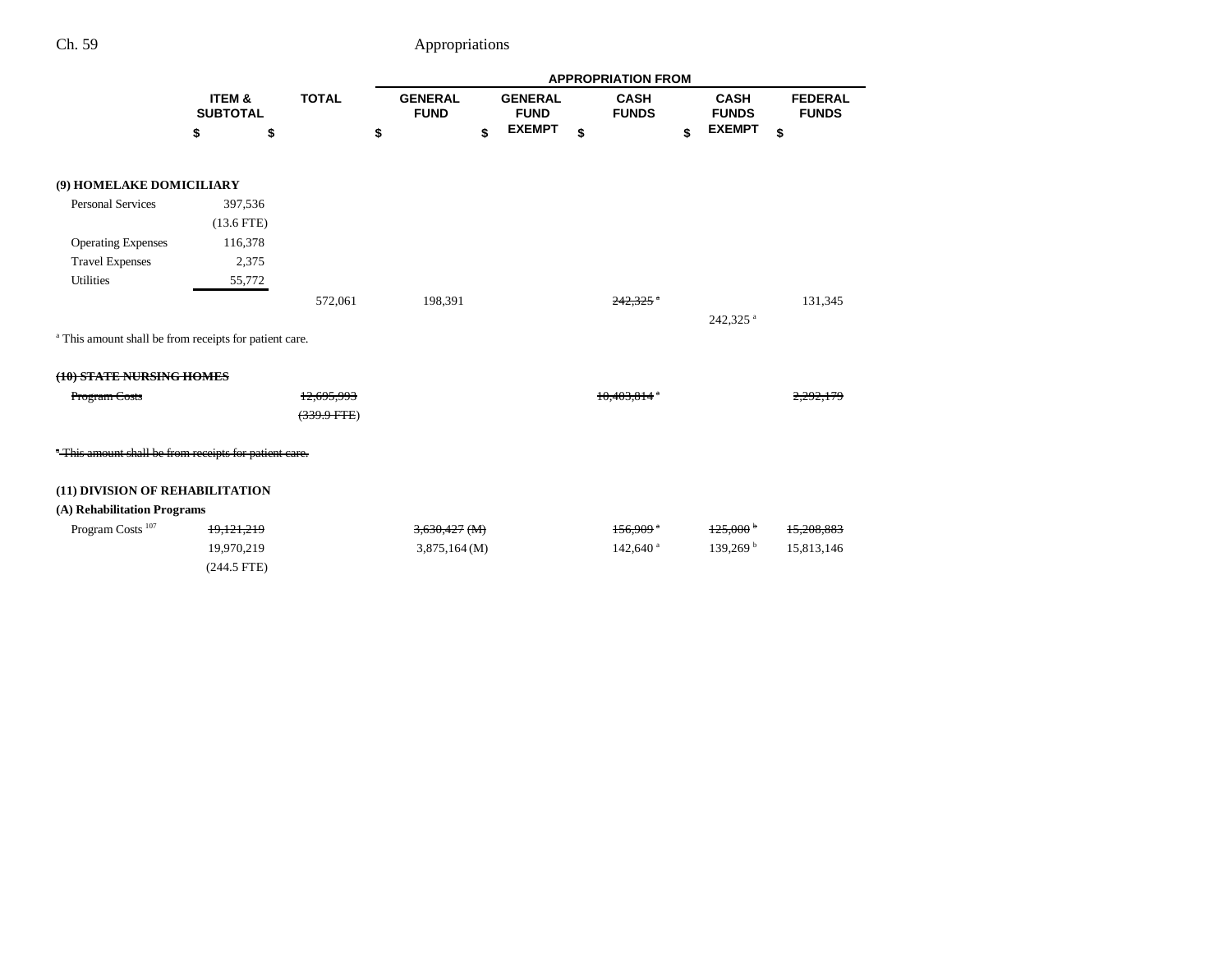| <b>Travel Expenses</b> | 166,443      | $32,673 \ (M)$  | 217 <sup>a</sup>     | 133,553                  |
|------------------------|--------------|-----------------|----------------------|--------------------------|
| <b>Leased Space</b>    | 810,358      | $171,229 \,(M)$ | $5,692$ <sup>a</sup> | 633,437                  |
| Nonmatching Programs   | 256,210      | 252,162         | $3,000$ <sup>a</sup> | $1,048$ (L) <sup>b</sup> |
|                        | $(5.2$ FTE)  |                 |                      |                          |
| Nonmatching Programs   |              |                 |                      |                          |
| <b>Travel Expenses</b> | 7,154        | 7,154           |                      |                          |
|                        | 20, 361, 384 |                 |                      |                          |
|                        | 21,210,384   |                 |                      |                          |

a These amounts shall be from Business Enterprise Program operators.

<sup>b</sup> Of these amounts, \$125,000 shall be from private donations, and \$1,048 shall be from county Aid to the Blind Treatment Program funds that are not part of state fiscal

year spending: SPENDING, AND \$14,269 SHALL BE FROM RESERVES IN THE BUSINESS ENTERPRISE PROGRAM CASH FUND.

| (B) Academic Services for |  |
|---------------------------|--|
|---------------------------|--|

| <b>Handicapped Students</b> | 135,051       | 135,051        |                        |                      |            |
|-----------------------------|---------------|----------------|------------------------|----------------------|------------|
| (C) Other Programs          |               |                |                        |                      |            |
| Program Costs               | 14,800,933    |                | $550,626$ <sup>a</sup> |                      | 14,250,307 |
|                             | 14,965,544    |                |                        | 475,943 <sup>a</sup> | 14,489,601 |
|                             | $(139.2$ FTE) |                |                        |                      |            |
| <b>Travel Expenses</b>      | 15,305        |                | 532 <sup>a</sup>       |                      | 14,773     |
|                             |               |                |                        | 532 <sup>a</sup>     |            |
| Program Operated Stands,    |               |                |                        |                      |            |
| Leasehold                   |               |                |                        |                      |            |
| Improvements,               |               |                |                        |                      |            |
| and Operators' Benefits     | 997,540       |                | $880,206$ <sup>a</sup> |                      | 108,244    |
| Ch. 59                      |               | Appropriations |                        |                      |            |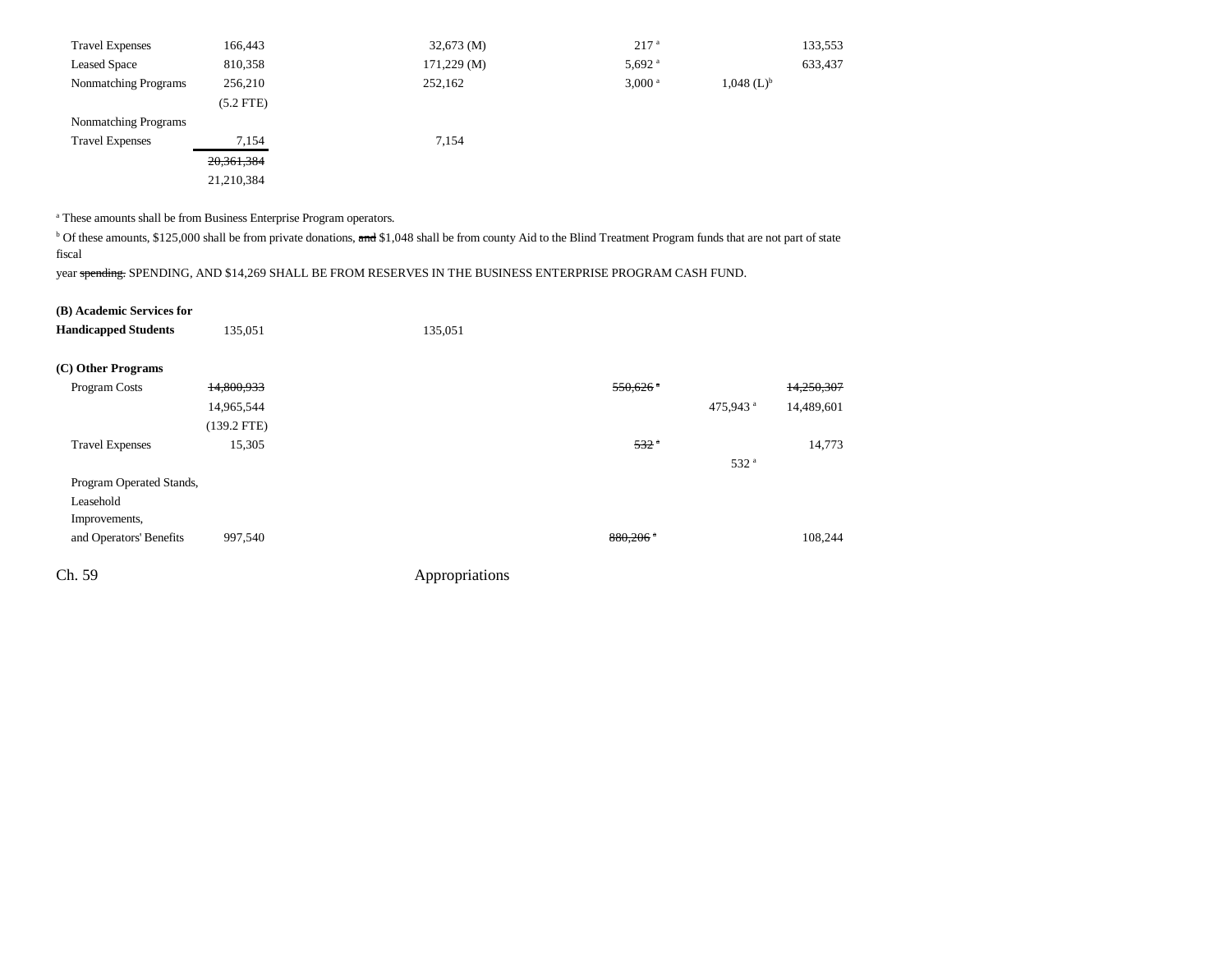|                     |                                      |              | <b>APPROPRIATION FROM</b>     |    |                               |    |                             |                             |                                |
|---------------------|--------------------------------------|--------------|-------------------------------|----|-------------------------------|----|-----------------------------|-----------------------------|--------------------------------|
|                     | <b>ITEM &amp;</b><br><b>SUBTOTAL</b> | <b>TOTAL</b> | <b>GENERAL</b><br><b>FUND</b> |    | <b>GENERAL</b><br><b>FUND</b> |    | <b>CASH</b><br><b>FUNDS</b> | <b>CASH</b><br><b>FUNDS</b> | <b>FEDERAL</b><br><b>FUNDS</b> |
|                     | \$                                   | \$           | \$                            | \$ | <b>EXEMPT</b>                 | \$ |                             | \$<br><b>EXEMPT</b>         | \$                             |
| <b>Leased Space</b> | 365,796<br>16,179,574<br>16,344,185  |              |                               |    |                               |    | 879,296 <sup>b</sup>        | $10,000$ <sup>a</sup>       | 365,796                        |

<sup>a</sup> Of these amounts, \$232,438 \$157,755 shall be from matching funds from recipients of Independent Living Grants or any source other than rehabilitation programs, \$318,720

shall be from matching funds from recipients of Establishment Grants, and \$889,296 shall be from various cash sources. \$10,000 SHALL BE FROM RESERVES IN THE

BUSINESS ENTERPRISE PROGRAM CASH FUND.

b THIS AMOUNT SHALL BE FROM VARIOUS CASH SOURCES.

#### **TOTALS PART XX (SOCIAL**

| <b>SERVICES)</b> | \$1,819,110,405 | <del>\$784,111,722</del> * | <del>\$23,398,649</del>    | \$70.250.205                         | <del>\$941,349,829</del> |
|------------------|-----------------|----------------------------|----------------------------|--------------------------------------|--------------------------|
|                  | \$1,770,760,957 | \$715,370,998              | $$50,502,059$ <sup>a</sup> | $$89.951.818^{\circ}$ $$914.936.082$ |                          |

<sup>a</sup> Of this amount,  $\frac{$48,000,000}{$48,000,000}$  \$48,789,627 is included as information for purposes of complying with the limitation on state fiscal year spending imposed by Article X, Section 20 of the State Constitution. As this amount is continuously appropriated by a permanent statute or constitutional provision it is not subject to the

limitation of General Fund appropriations as set forth in Section 24-75-201.1, C.R.S.

<sup>b</sup> Of this amount, \$68,338,032 \$68,879,872 contains an (L) notation. NOTATION, AND \$3,745,817 CONTAINS A (T) NOTATION.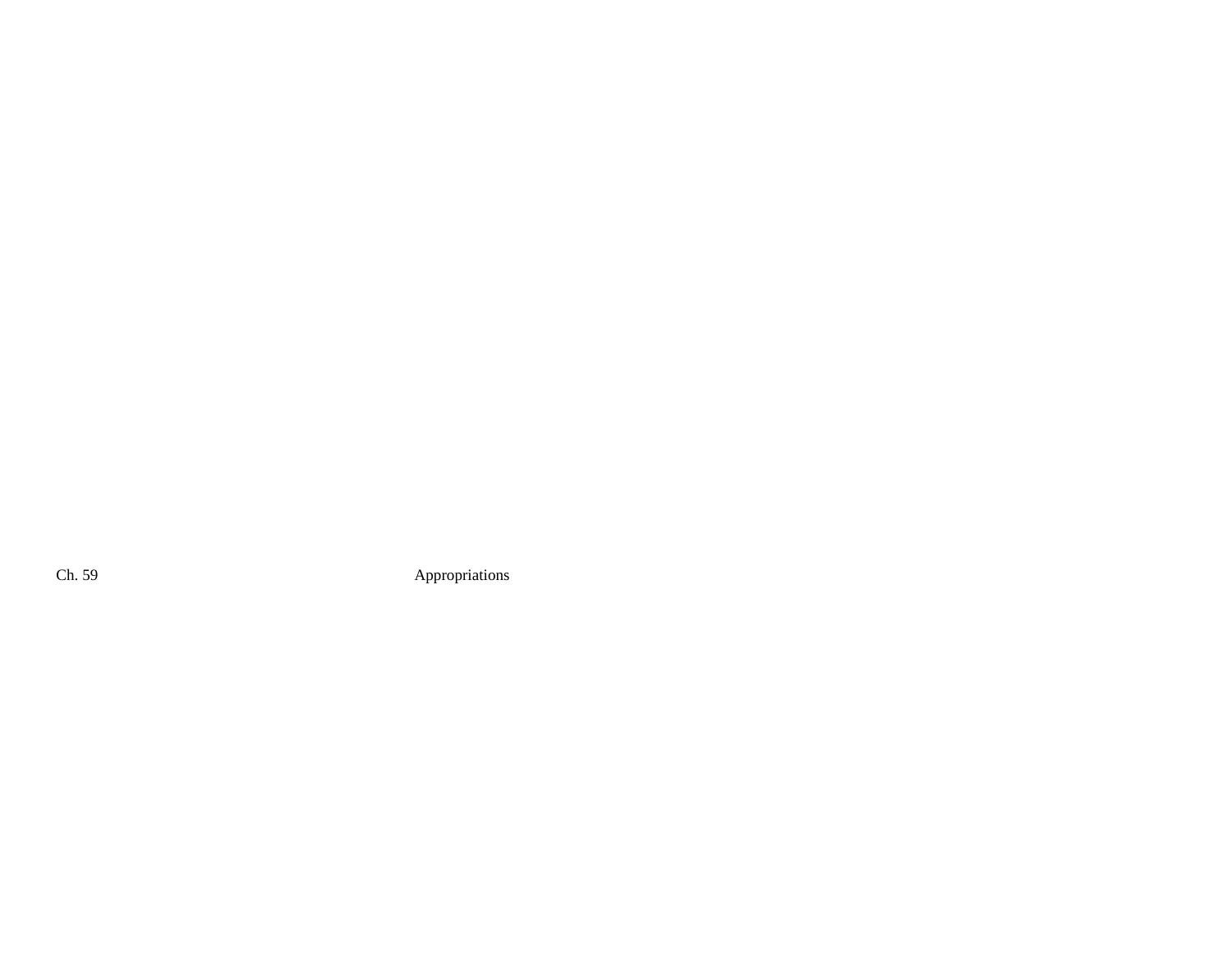### Appropriations Ch. 59

#### **APPROPRIATION FROM**

| <b>FEDERAL</b> | ITEM &          | <b>TOTAL</b> | <b>GENERAL</b>   |              | <b>CASH</b>  |
|----------------|-----------------|--------------|------------------|--------------|--------------|
|                | <b>SUBTOTAL</b> |              | <b>FUND</b><br>S | <b>FUNDS</b> | <b>FUNDS</b> |

**SECTION 2.** Part XX (3) (A) and Part XX (6) (A) and the affected totals of Part XX of section 2 of chapter 340, Session Laws of Colorado 1992, as amended by section 1 of chapter 217, Session Laws of Colorado 1993, and Part XX (6) (A) and the affected totals as further amended by section 1 of chapter 9, Session Laws of Colorado 1993, First Extraordinary Session, are amended to read:

### SECTION 2. **Appropriation.**

#### **PART XX DEPARTMENT OF SOCIAL SERVICES**

### **(3) ASSISTANCE PAYMENTS**

| (A) Aid to Families with Dependent Children |             |             |                          |                          |                |
|---------------------------------------------|-------------|-------------|--------------------------|--------------------------|----------------|
| (1) Basic Grant for an                      |             |             |                          |                          |                |
| average of 42,210 42,449                    |             |             |                          |                          |                |
| families which                              |             |             |                          |                          |                |
| represents a grant                          |             |             |                          |                          |                |
| standard of \$356                           | 142,693,922 |             | <del>38,791,394</del> (M | 27,967,546 (L 75,934,98) |                |
|                                             |             |             | €                        | ↑                        | $\overline{2}$ |
|                                             | 143,498,581 |             | 38,931,048               | 28,128,869 (L 76,438,66  |                |
|                                             |             |             |                          |                          | 4              |
| (2) State Supplemental                      |             |             |                          |                          |                |
| Aid to Families                             |             |             |                          |                          |                |
| with Dependent                              |             |             |                          |                          |                |
| Children                                    | 33,920      |             | 27,136                   | $6,784$ ( $E$            |                |
|                                             |             |             |                          | €                        |                |
|                                             | 35,065      |             | 28,779                   | $6,286$ (L               |                |
|                                             |             |             |                          |                          |                |
|                                             |             | 154.359.024 |                          |                          |                |
|                                             |             | 155,164,828 |                          |                          |                |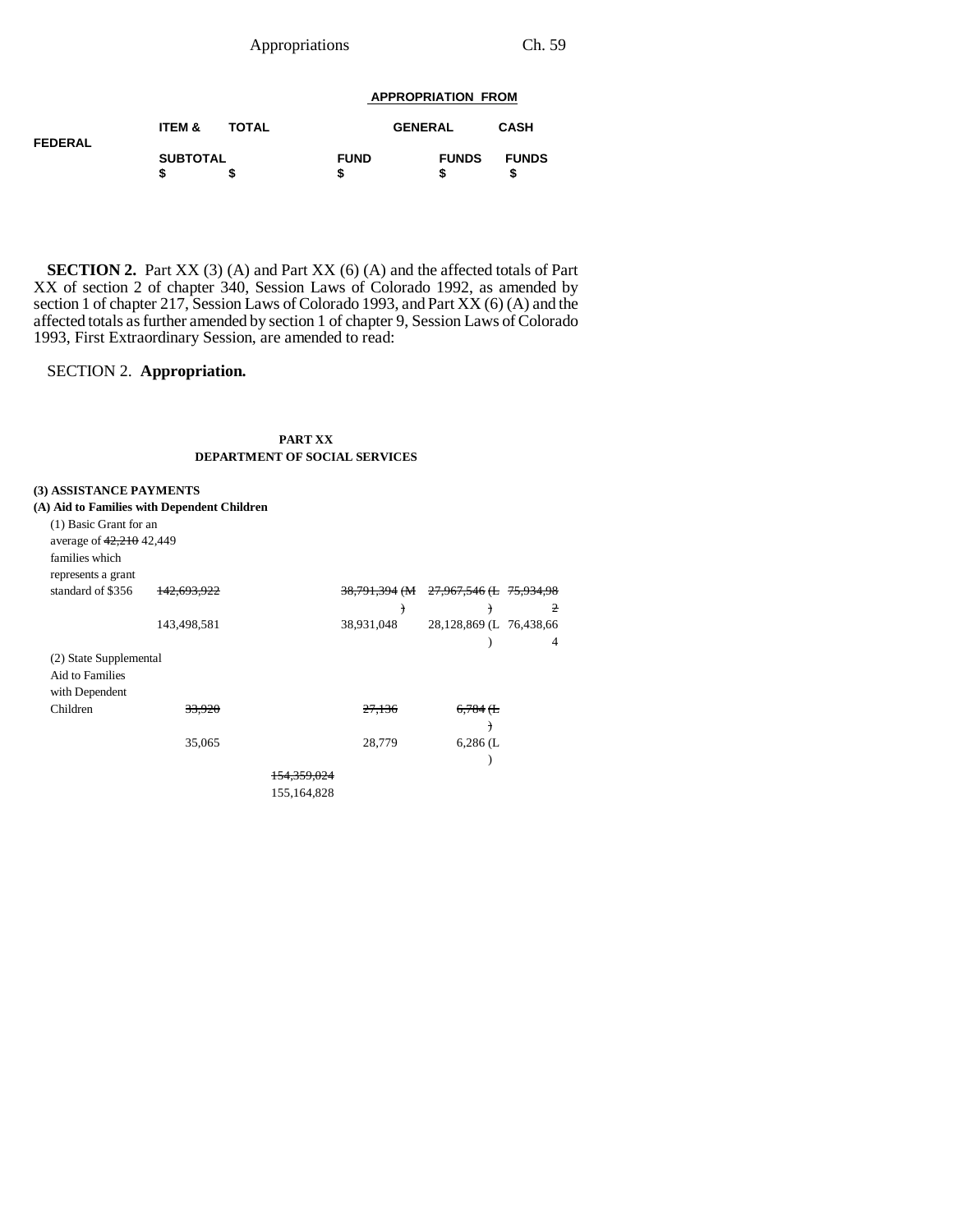|                                                              |                 |                      |               | <b>APPROPRIATION FROM</b> |              |
|--------------------------------------------------------------|-----------------|----------------------|---------------|---------------------------|--------------|
| <b>FEDERAL</b>                                               | ITEM &          | <b>TOTAL</b>         |               | <b>GENERAL</b>            | <b>CASH</b>  |
|                                                              | <b>SUBTOTAL</b> |                      | <b>FUND</b>   | <b>FUNDS</b>              | <b>FUNDS</b> |
|                                                              | \$              | \$                   | \$            | \$                        | \$           |
|                                                              |                 |                      |               |                           |              |
| <b>(6) MEDICAL ASSISTANCE DIVISION</b><br>(A) Administration |                 |                      |               |                           |              |
| <b>Personal Services</b>                                     |                 | 5,096,144            | 2,027,407 (M) | $16,220$ <sup>a</sup>     | 3,052,517    |
|                                                              |                 | (111.3)              |               |                           |              |
|                                                              |                 | FTE)                 |               |                           |              |
| <b>Operating Expenses</b>                                    |                 | 540,508              | 268,398 (M)   |                           | 272,110      |
| <b>Travel Expenses</b>                                       |                 | 6,188                | 3,030 (M)     |                           | 3,158        |
| Program                                                      |                 |                      |               |                           |              |
| Evaluations $70$                                             |                 | 60,000               | 30,000(M)     |                           | 30,000       |
| Medicaid Management                                          |                 |                      |               |                           |              |
| <b>Information System</b>                                    |                 |                      |               |                           |              |
| Contract                                                     |                 | <del>9,280,466</del> | 2,169,822 (M) | $150,294$ $\degree$       | 6,960,350    |
|                                                              |                 | 9,357,799            | 2,247,155 (M) |                           |              |
| Department of Health                                         |                 |                      |               |                           |              |
| Facility Survey and                                          |                 |                      |               |                           |              |
| Certification                                                |                 | 2,667,488            | 568,169 (M)   |                           | 2,099,319    |
| <b>Contractual Utilization</b>                               |                 |                      |               |                           |              |
| Review <sup>101</sup>                                        |                 | 3,255,703            | 813,926 (M)   |                           | 2,441,777    |
| Early and Periodic                                           |                 |                      |               |                           |              |
| Screening, Diagnosis,                                        |                 |                      |               |                           |              |
| and Treatment Program                                        |                 | 1,913,400            | 956,700 (M)   |                           | 956,700      |
| <b>Nursing Home Audits</b>                                   |                 | 719,350              | 359,675 (M)   |                           | 359,675      |
| <b>Hospital Audits</b>                                       |                 | 96,008               | 48,004 (M)    |                           | 48,004       |
| Nursing Home Pre-                                            |                 |                      |               |                           |              |
| admission and<br><b>Resident Assessments</b>                 |                 |                      |               |                           |              |
| Nurse Aide                                                   |                 | 1,011,217            | 252,804 (M)   |                           | 758,413      |
| Certification                                                |                 | 740,514              |               | $10,062$ (T) <sup>b</sup> |              |
| <b>Nursing Home Quality</b>                                  |                 |                      | 360,195 (M)   |                           | 370,257      |
| Assessments                                                  |                 | 32,639               | $9,103 \ (M)$ |                           | 23,536       |
| House Bill 91S2-1030 Miller                                  |                 |                      |               |                           |              |
| <b>Trust Estate Recovery</b>                                 |                 | 487,496              | 225,887 (M)   |                           | 261,609      |
|                                                              |                 | <del>25.907.12</del> |               |                           |              |
|                                                              |                 | $\mathbf{1}$         |               |                           |              |
|                                                              |                 | 25,984,45            |               |                           |              |
|                                                              |                 | 4                    |               |                           |              |
|                                                              |                 |                      |               |                           |              |

<sup>a</sup> This amount shall be from grants and donations collected pursuant to Section 26-4-519, C.R.S.

<sup>b</sup> This amount shall be from the Department of Regulatory Agencies.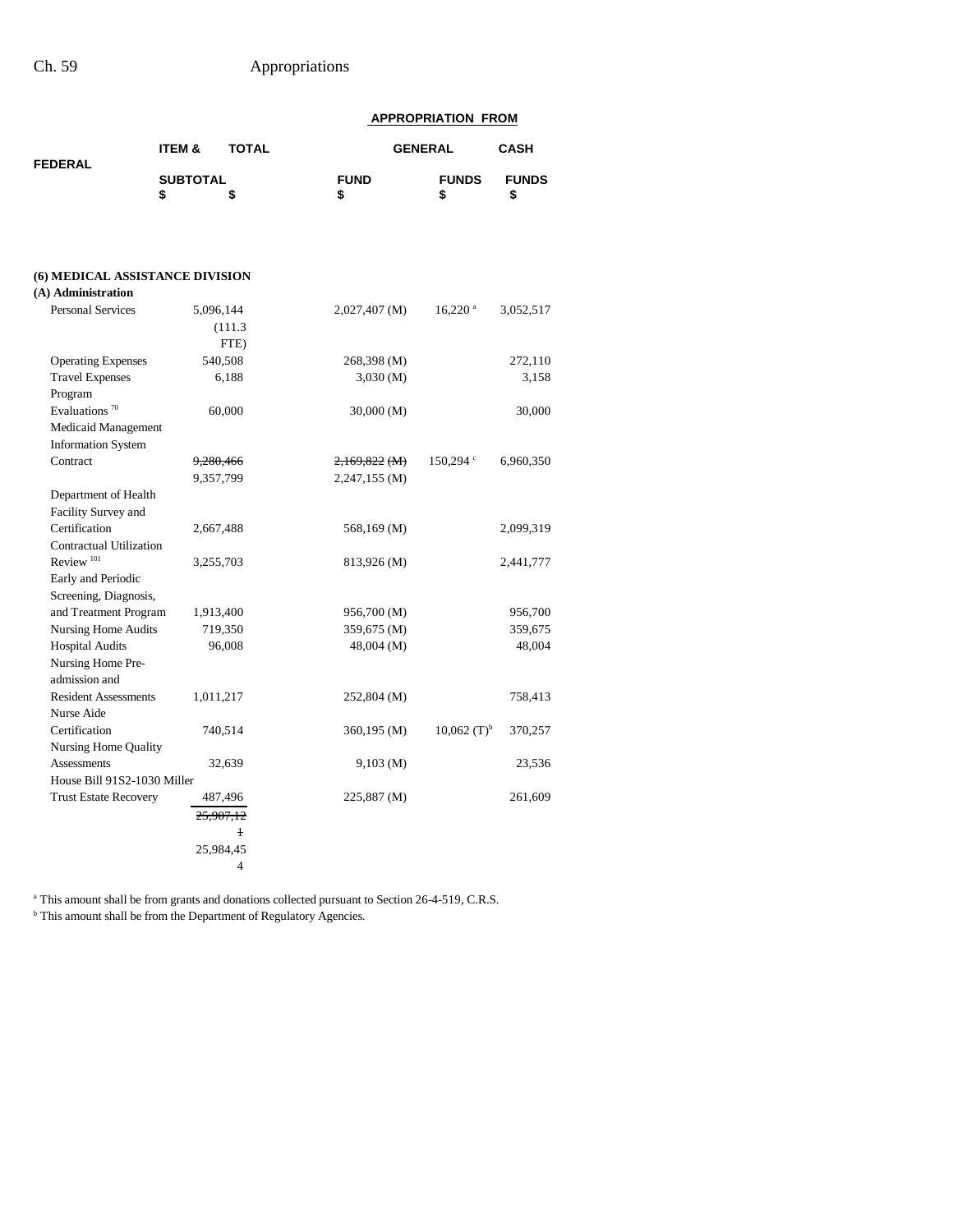Appropriations Ch. 59

### **APPROPRIATION FROM**

| <b>FEDERAL</b> | <b>ITEM &amp;</b> | <b>TOTAL</b> |                  | <b>GENERAL</b> | <b>CASH</b>  |
|----------------|-------------------|--------------|------------------|----------------|--------------|
|                | <b>SUBTOTAL</b>   |              | <b>FUND</b><br>S | <b>FUNDS</b>   | <b>FUNDS</b> |

c This amount shall be from the Old Age Pension Health and Medical Care Fund.